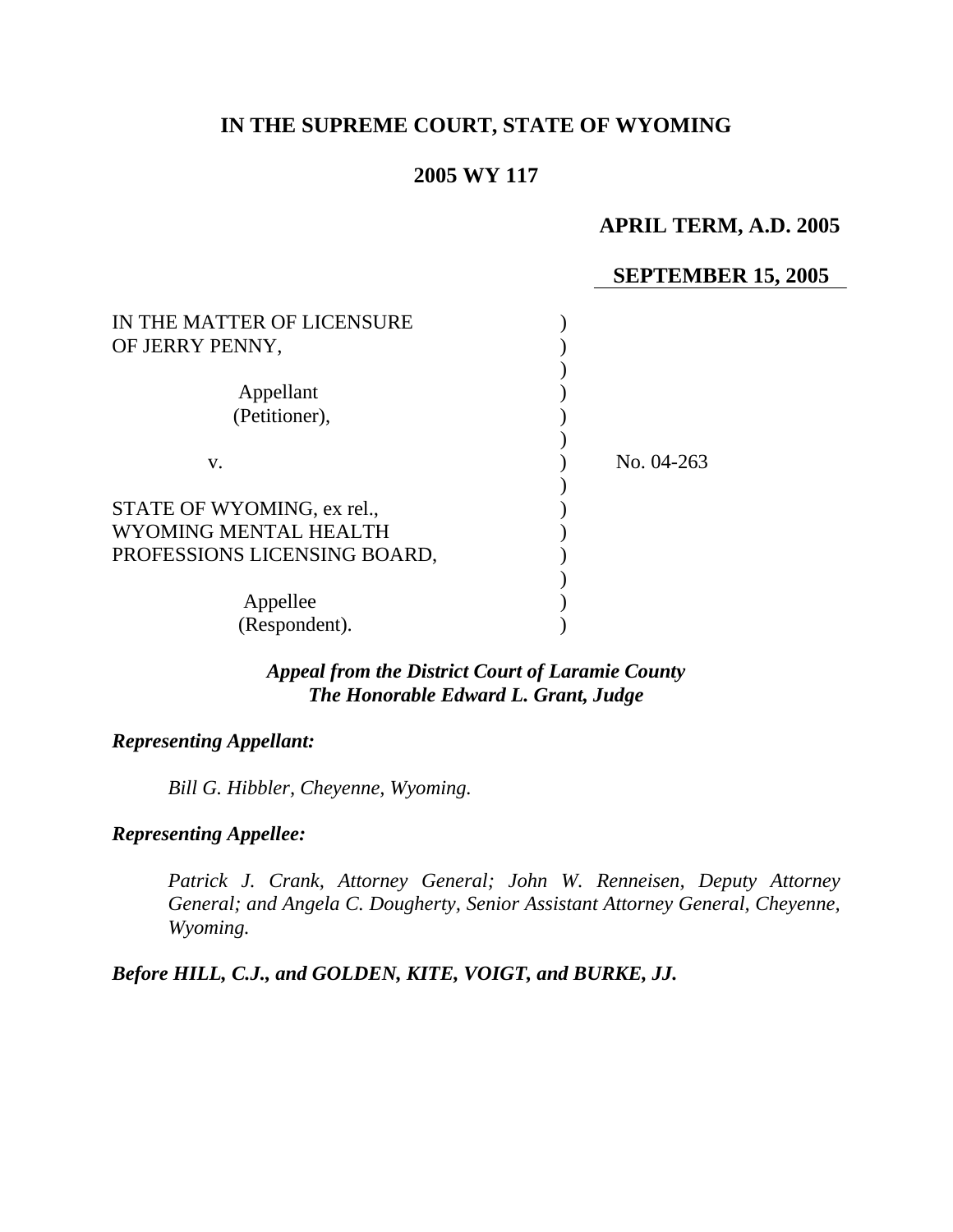### **VOIGT, Justice.**

[¶1] The district court affirmed an Order Denying Licensure issued by the Wyoming Mental Health Professions Licensing Board (Board). We also affirm.

#### **ISSUES**

[¶2] Preliminarily, we must address an issue not raised by the parties. Wyo. Stat. Ann. § 33-38-107 (LexisNexis 2005) requires licenses issued under the Mental Health Professions Practice Act to be renewed biennially. Rules and Regulations of the Mental Health Professions Licensing Board, ch. 8 § 1(c) (1997) (Board Rule) provides that licenses issued under the Act after July 1, 1997, expire on the licensee's birth date following the second anniversary of the issue date. On July 11, 2000, the appellant submitted an application for re-licensure as a clinical social worker. Had that application, which is the subject of this controversy, been approved, the resulting license would have expired on December 15, 2002. It is now 2005, which fact raises the question, not raised by the parties, of whether these issues are moot. "The applicable rule is that when we have notice of facts which have the effect of making any determination of a question unnecessary, or which would render any judgment we might pronounce ineffectual, the appeal should be dismissed." *State, Dept. of Revenue and Taxation, Motor Vehicle Div. v. Andrews,* 671 P.2d 1239, 1244 (Wyo. 1983).

[¶3] In *Wyoming Bd. of Outfitters and Professional Guides v. Clark, 2002 WY 24, ¶* 15, 39 P.3d 1106, 1109 (Wyo. 2002), we dismissed an appeal for mootness where a present ruling could have no effect upon a professional license whose temporal life had passed. Certainly the same could be said here, where a license to practice clinical social work from 2000 to 2002 "would be of no practical value to" the appellant. *See Walker v. Board of County Com'rs, Albany County,* 644 P.2d 772, 773-74 (Wyo. 1982) ("[a] cause will not be considered when a judgment rendered cannot be carried into effect."). We do not, however, follow this rule blindly and will, despite mootness caused by the passage of time, consider issues that may continue to arise or are of special significance. *Lineberger v. Wyoming State Bd. of Outfitters and Professional Guides,* 2002 WY 55, ¶ 1, 44 P.3d 56, 57 (Wyo. 2002) (authority of Board to impose conditions on a license); *Andrews,* 671 P.2d at 1244-45 (questions of sufficient public interest and of a continuing nature).

[¶4] We find the instant case to be similar to *Lineberger* and *Andrews.* In particular, the issues of whether an expert must establish the standard of care, and whether notice may be accomplished through the State's disclosure statement, have broad application beyond the specific facts of this case and are worthy of being addressed. Furthermore, licensing issues are peculiarly likely to evade judicial review due to their temporal nature. We will not, therefore, dismiss this appeal despite the fact that the issues could, technically, be moot. Instead, we will address the issues raised by the parties: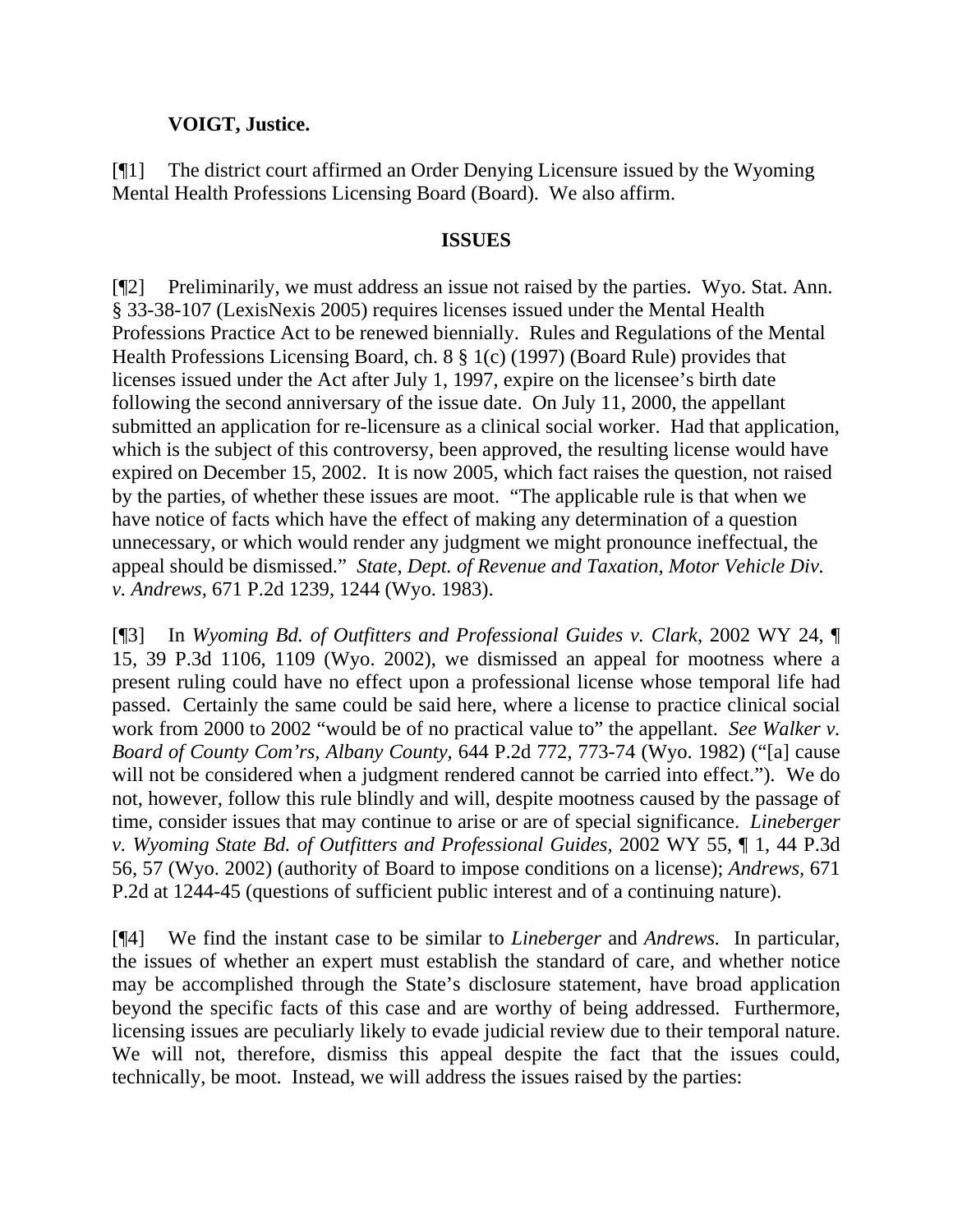1. Was the law violated when the appellant's license renewal application was denied by an administrative staff person, rather than by the Board?

 2. Was an incorrect expiration date used in denying the appellant's license renewal application?

3. Was expert testimony required to prove alleged licensing violations?

4. Was the denial of re-licensure supported by substantial evidence?

 5. Was the appellant's right to due process of law violated when evidence was presented during the contested case hearing concerning matters not identified in the notice of hearing?

# **FACTS**

[¶5] The appellant was licensed in Wyoming as a clinical social worker in 1994, and his license was renewed in [1](#page-2-0)996.<sup>1</sup> Wyo. Stat. Ann. § 33-38-107 requires licensees to submit a renewal application and fee biennially "at a time specified by the board." Board Rule, ch. 8, § 1(c), which became effective on November 4, 1997, provides that "licenses issued prior to July 1, 1997 shall expire on the Licensee's birth date following the current expiration date."

[¶6] The appellant's birth date is December 15th. On December 16, 1998, he mailed, and on December 17, 1998, the Board received his license renewal application. The Board's executive director returned the renewal fee to the appellant along with a letter explaining that the license had expired, that it could not be renewed, and that re-licensure was in order. The appellant testified that he did not receive the returned fee or accompanying letter. He continued to work in Wyoming.

<span id="page-2-0"></span> $\overline{a}$ <sup>1</sup> Wyo. Stat. Ann. § 33-38-102(a)(v) (LexisNexis 2005):

<sup>&</sup>quot;Practice of clinical social work" means applying social work theory and methods to the diagnosis, treatment and prevention of psychosocial dysfunction, disability or impairment, including emotional and mental disorders. It is based on knowledge of one (1) or more theories of human development within a psychosocial context. The perspective of personin-situation is central to professional social work practice. Professional clinical social work includes but is not limited to interventions directed to interpersonal interactions, intrapsychic dynamics, and life support and management issues. Professional clinical social work services consist of assessment, diagnosis, treatment, including psychotherapy and counseling, client-centered advocacy, consultation and evaluation with individuals, families, groups, communities and organizations[.]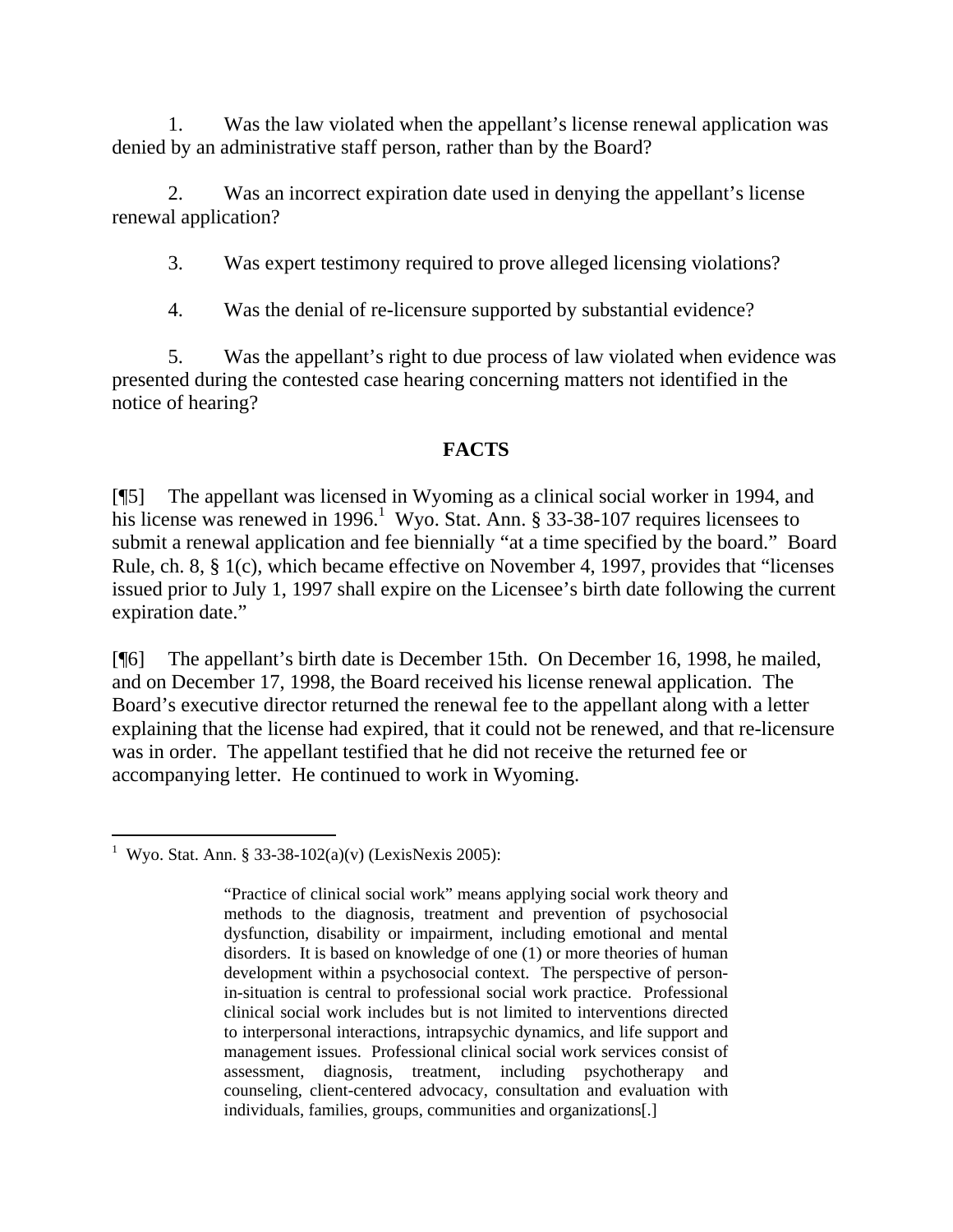[¶7] In October 1999, the Board received a citizen complaint (the first complaint) about the appellant's services in a court case. After discussing the matter with a Board member, the executive director sent the appellant a letter informing him of the complaint, encouraging him to refrain from practicing clinical social work without a license, and requesting a response. The letter was returned, unclaimed, by the postal service. A similar letter was then mailed, with the appellant signing for its receipt on December 2, 1999. Upon receiving no response from the appellant, the executive director sent yet another certified letter to the appellant in January 2000, seeking a response. Once again, the letter was returned unclaimed. The Board member assigned to investigate the first complaint then authorized employment of a private investigator, Gene Giffin, to assist in locating the appellant. Giffin found and talked to the appellant, who, according to the executive director, provided the following explanation for his situation:

> Mr. Giffin also reported that [the appellant] had informed him that when he received his renewal application back in the mail, that he contacted the Board office and spoke to a male who answered the phone, didn't recall his name, but that the person who answered the phone told him that he would take care of it. Then Mr. Giffin informed [the appellant] that his license was not valid.

[The appellant] asked Mr. Giffin how he could – what should he do. Mr. Giffin suggested that [the appellant] contact the Board office immediately to ask about what he can do to get his license back.

[¶8] Giffin interviewed the appellant on March 6, 2000. The following week, the appellant contacted the Board's executive director and told her that he had never received the October 1999 letter concerning the first complaint. A copy of the letter was then sent to him, and he responded on March 27, 2000. In his response, the appellant explained that his practice was limited to trial consulting, mediation, conflict resolution, and forensic social work, none of which fit the definition of "clinical social work." The Board reviewed the response at its next meeting and, on May 30, 2000, the executive director sent the appellant a letter stating that the Board had determined that he was practicing clinical social work, and that he should cease doing so until he was again licensed.

[¶9] On July 11, 2000, the appellant submitted an application for re-licensure. That application was returned to him as incomplete. The appellant corrected the deficiencies and re-submitted the application. In the meantime, however, the Board received a second complaint. Thereafter, the Board contacted the appellant four times in an effort to obtain his records concerning the matter underlying this second complaint, for the purpose of determining whether he was engaged in clinical social work. Those efforts were not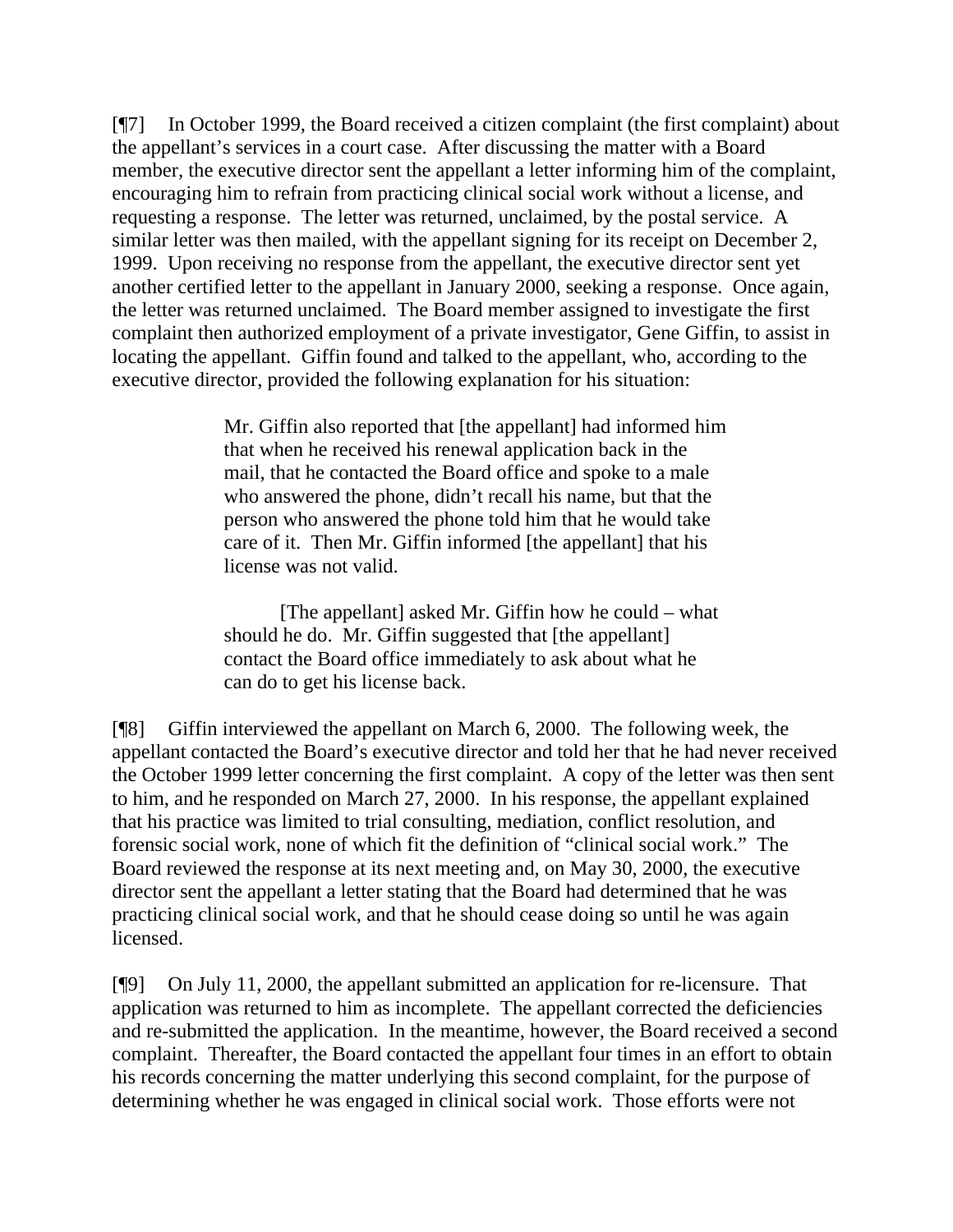successful. After reviewing the appellant's application materials, the Board instructed the executive director to send the appellant a letter denying his application. The findings and conclusions of that denial letter can be summarized as follows:

 1. In October 1999, the appellant fraudulently represented to the district court, in the matter involving the first complaint, that he was a licensed counselor in the State of Wyoming.

 2. Despite notification that his license had expired, the appellant continued to practice as a counselor until criminal charges were brought against him.

 3. In an October 2000 meeting with the Board, the appellant and his attorney were told that his continuing education was deficient, that the Board was concerned with his inability to locate his files involving the second complaint, and that he had practiced for nearly two years without a license.

 4. His application was being denied because he had practiced without a license, in violation of Wyo. Stat. Ann. § 33-38-110(a)(i) and (iii) (LexisNexis 2005) and Board Rule, ch. 12, § 2(a)(iii), and because his inability to produce his records concerning the second complaint constituted gross incompetence or malpractice, in violation of Wyo. Stat. Ann. § 33-38-110(a)(iii) and Board Rule, ch. 12, § 2(a)(vii) and ch. 11,  $\S 2^2$  $\S 2^2$  $\S 2^2$ 

[¶10] On August 21, 2001, the appellant requested a hearing before the Board. The hearing was set for October 25,  $2002$ .<sup>[3](#page-4-1)</sup> The Board twice granted the appellant's motions for a continuance, but denied a third motion, leaving the hearing set for July 25, 2003. That date was vacated, however, because the Board could not meet quorum requirements. The hearing, at which both parties presented evidence, finally took place on October 23- 24, 2003. Thereafter, the Board issued a detailed order denying re-licensure. The appellant filed a petition for review of that order in the district court. It is from the district court's affirmance of the Board's order that the appellant now appeals.

[¶11] Finally, we will note that, during the pendency of the appellant's re-licensure application, the Board received two additional complaints. On July 10, 2002, the Board received a letter (the third complaint) alleging that the appellant was providing mental health counseling, without a license, in a divorce visitation situation, and that he failed to return telephone calls or cooperate with the court-ordered visitation supervisor. In a complaint (the fourth complaint) received on August 22, 2002, the complainant alleged

<span id="page-4-0"></span><sup>&</sup>lt;sup>2</sup> There is no Wyo. Stat. Ann. § 33-38-110(a)(iii). It is presumed that this reference should be to Wyo. Stat. Ann. § 33-38-110(c)(iv), which lists "[g]ross incompetence and malpractice" as grounds for negative board action in regard to licensure.

<span id="page-4-1"></span> $3$  Neither the record nor the briefs of the parties fully explain this fourteen month delay, and the delay has not been made an issue in this appeal.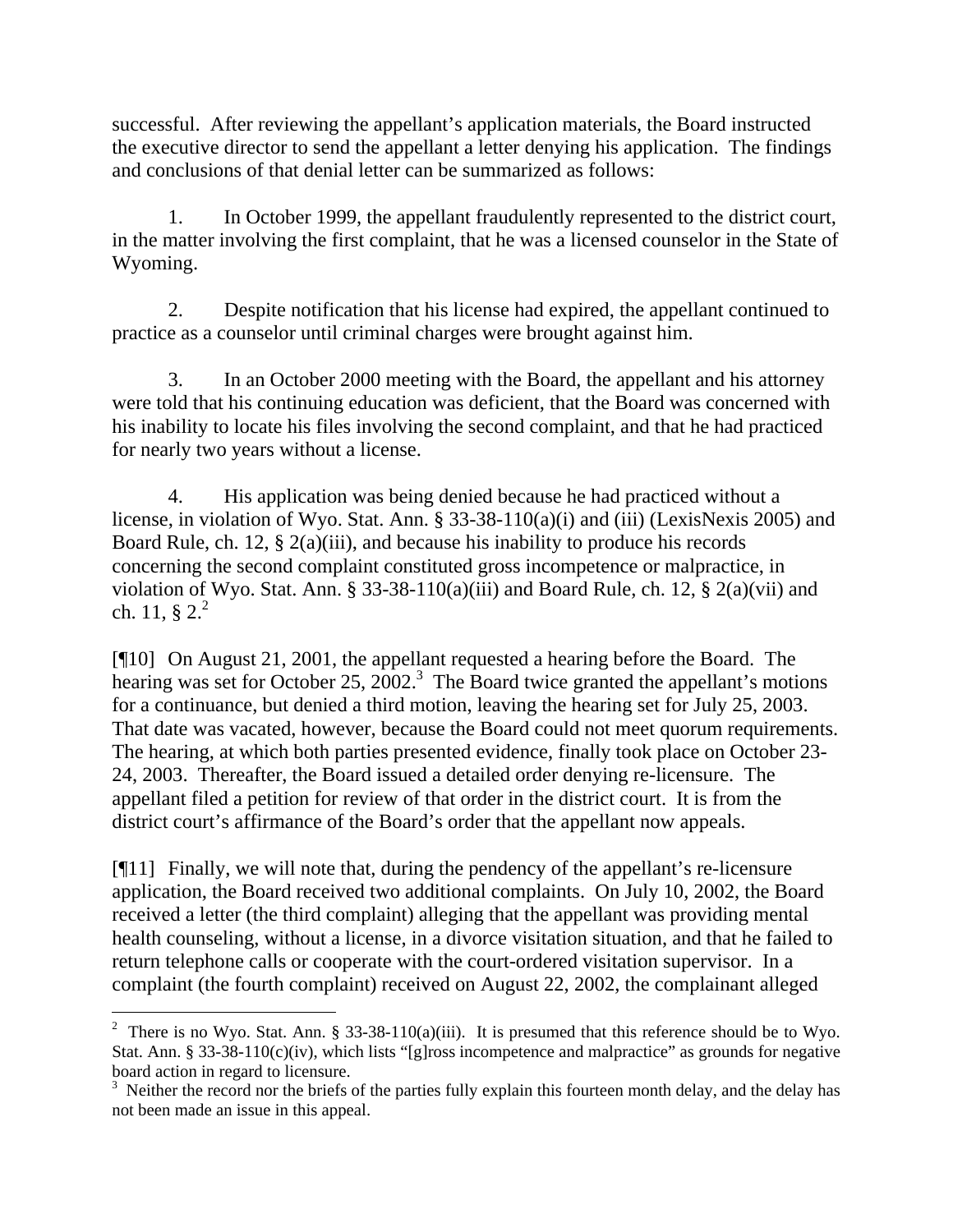that the appellant failed or refused to provide periodic billing statements for counseling her children.

#### **STANDARD OF REVIEW**

[¶12] We cannot do better than to reiterate the applicable standard of review as we recently stated it in *Davis v. City of Cheyenne,* 2004 WY 43, ¶¶ 6-7, 88 P.3d 481, 484-85 (Wyo. 2004):

> We review agency action following contested case hearings in accordance with Wyo. Stat. Ann. § 16-3-114(c) (LexisNexis 2003), which provides:

> > "(c) To the extent necessary to make a decision and when presented, the reviewing court shall decide all relevant questions of law, interpret constitutional and statutory provisions, and determine the meaning or applicability of the terms of an agency action. In making the following determinations, the court shall review the whole record or those parts of it cited by a party and due account shall be taken of the rule of prejudicial error. The reviewing court shall:

> > > . . .

(ii) Hold unlawful and set aside agency action, findings and conclusions found to be:

> (A) Arbitrary, capricious, an abuse of discretion or otherwise not in accordance with law;

[(B) Contrary to constitutional right, power, privilege or immunity;

(C) In excess of statutory jurisdiction, authority or limitations or lacking statutory right;

(D) Without observance of procedure required by law; or]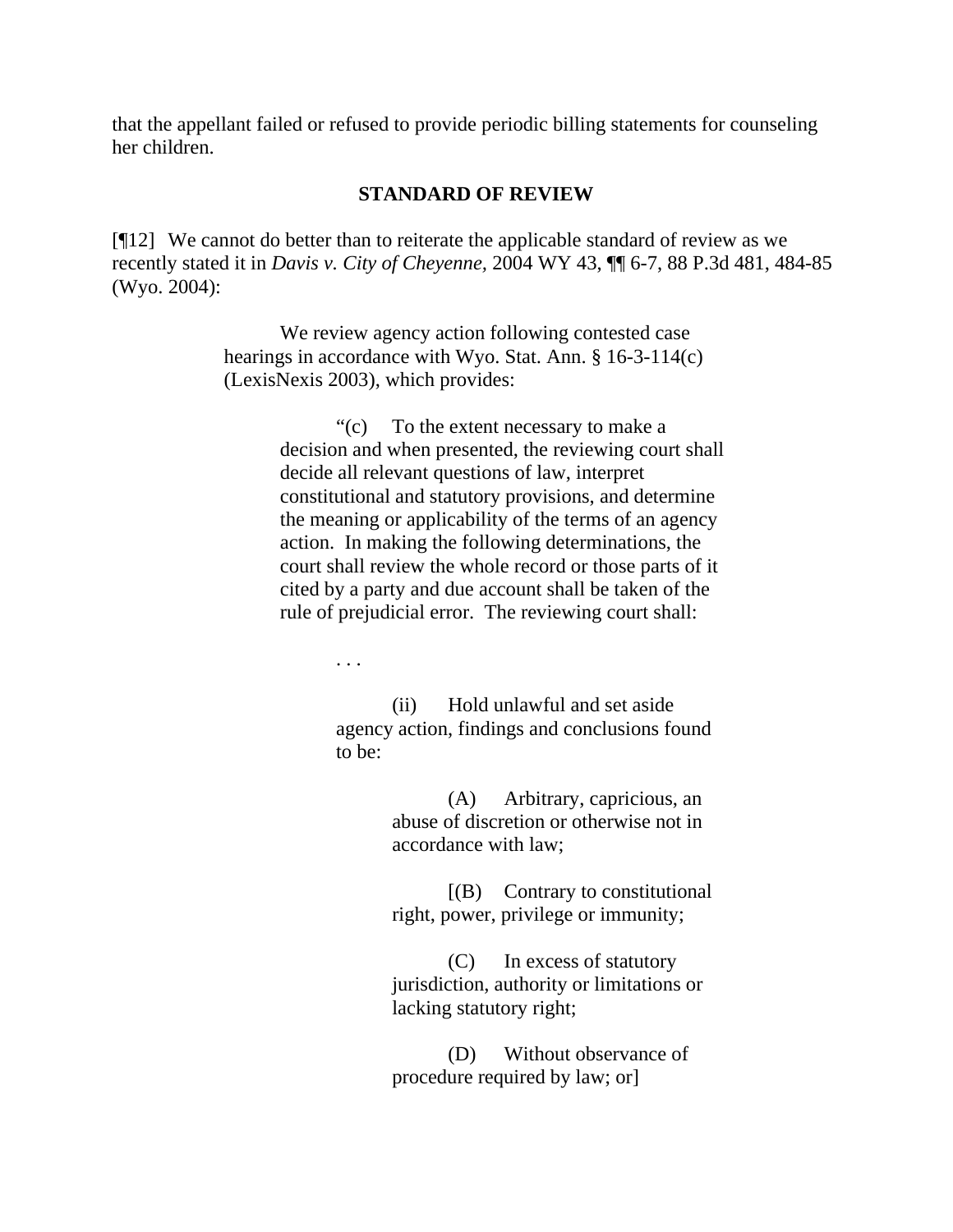(E) Unsupported by substantial evidence in a case reviewed on the record of an agency hearing provided by statute."

*State ex rel. Department of Transportation v. Legarda,* 2003 WY 130, ¶ 9, 77 P.3d 708, ¶ 9 (Wyo.2003). Our review is also governed by the following standards:

> "We do not afford any special deference to the district court's decision when we review a matter initiated before an administrative agency. Rather, this court reviews the case as if it came directly from the administrative agency. Our review must focus on the evidence and consider the reasonableness of the agency's exercise of judgment while determining if the agency committed any errors of law. If the agency committed any errors of law, this court must correct them.

 Further, in appeals where both parties submit evidence at the administrative hearing, appellate review is limited to application of the substantial evidence test. This court is required to review the entire record in making its ultimate determination on appeal. The substantial evidence test to be applied is as follows:

> '"In reviewing findings of fact, we examine the entire record to determine whether there is substantial evidence to support an agency's findings. If the agency's decision is supported by substantial evidence, we cannot properly substitute our judgment for that of the agency and must uphold the findings on appeal. Substantial evidence is relevant evidence which a reasonable mind might accept in support of the agency's conclusions. It is more than a scintilla of evidence." *Newman* [*v. State ex rel. Wyoming Workers' Safety and Compensation Division,* 2002 WY 91, ¶ 12, 49 P.3d 163, ¶ 12 (Wyo.2002)] (quoting *State ex rel. Workers'*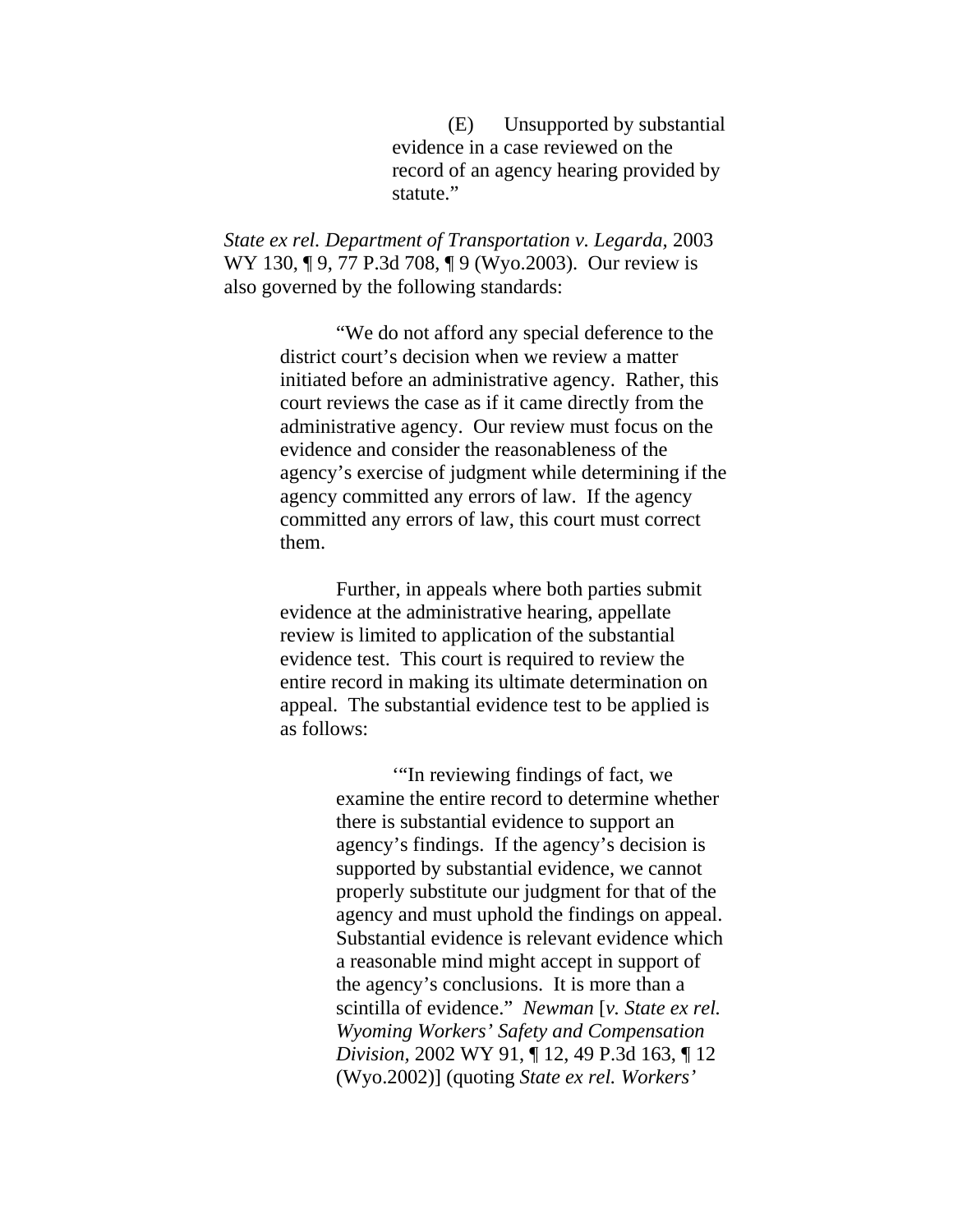*Safety and Compensation Div. v. Jensen,* 2001 WY 51, 10, 24 P.3d 1133, 10 (Wyo.2001)).'

 Even when the factual findings are found to be sufficient under the substantial evidence test, . . . this court may be required to apply the arbitrary and capricious standard as a "safety net" to catch other agency action [that] prejudiced a party's substantial right to the administrative proceeding or [that] might be contrary to the other WAPA review standards."

*Id.*, **[10.** To survive judicial review, the record of a contested agency action must contain such factual findings as would permit a court to follow the agency's reasoning from the evidentiary facts on record to its eventual legal conclusions. *Newman v. State ex rel. Wyoming Workers' Safety and Compensation Division,* 2002 WY 91, ¶ 16, 49 P.3d 163, ¶ 16 (Wyo.2002). Similarly, a contested case hearing must provide, and the record of that proceeding must document, information sufficient to the making of a reasonable decision. Absent such information, the agency decision must be set aside. *Id.*

Of further relevance to our review, we have said:

"In contested cases conducted before administrative agencies, the deference that normally is accorded the findings of fact by a trial court is extended to the administrative agency, and we do not adjust the decision of the agency unless it is clearly contrary to the overwhelming weight of the evidence on record. This is so because, in such an instance, the administrative body is the trier of fact and has the duty to weigh the evidence and determine the credibility of witnesses."

#### *Id.,* ¶ 26.

In contrast, "[a] hearing examiner's conclusions of law are afforded no special deference and will be affirmed only if truly in accordance with law." *Hermosillo v. State ex rel. Wyoming Workers' Safety and Compensation Div.,* 2002 WY 175, ¶ 6, 58 P.3d 924, 926 (Wyo. 2002). And finally, agency action is arbitrary and capricious if it is "willful and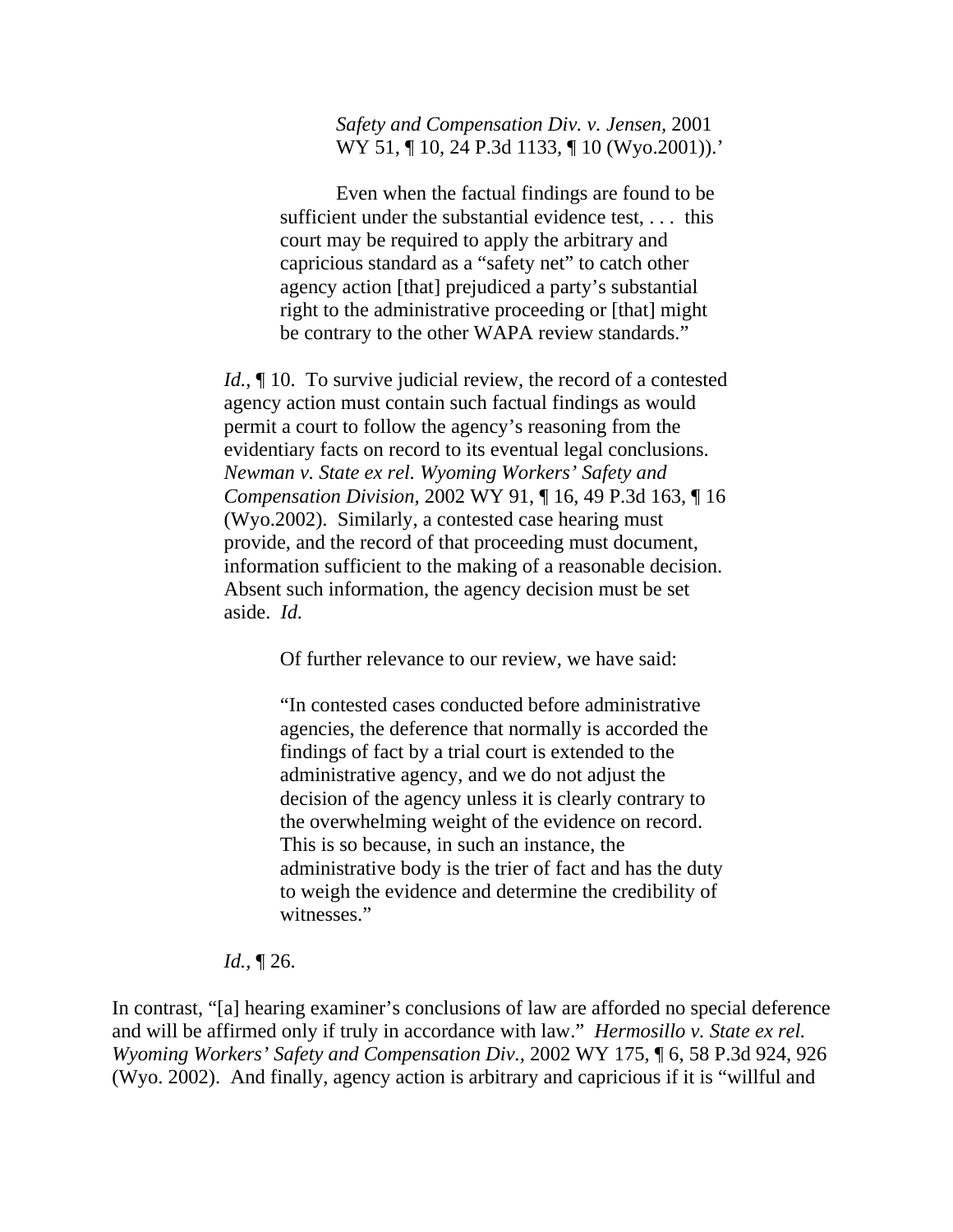unreasonable, without consideration and in disregard of the facts and circumstances." *Matter of Corman,* 909 P.2d 966, 971 (Wyo. 1996).

[¶13] In reviewing administrative agency action, we are also mindful of the allocation of the burden of proof at the contested case hearing:

> "Allocation of the burden of proof is a matter of law." *Corman v. State ex rel. Wyoming Workers' Compensation Division,* 909 P.2d 966, 970 (Wyo.1996). The general rule in administrative law is that, unless a statute otherwise assigns the burden of proof, the proponent of an order has the burden of proof. Bernard Schwartz*, Administrative Law* § 7.8 (2d ed.1984). "In general, an agency is the proponent of its orders, while an applicant for benefits or for a license is the proponent in eligibility determinations." 4 Jacob A. Stein et al., *Administrative Law* § 24.02 at 24-21 (1987).

*JM v. Department of Family Services,* 922 P.2d 219, 221 (Wyo. 1996). The effect of this allocation of the burden of proof is that, once a license applicant establishes his or her qualifications for licensure, the burden of proof shifts to the agency to go forward with its evidence justifying denial of the license, but the burden of persuading the agency that its grounds for denial were insufficient remains with the applicant. *Wyoming Bd. of Outfitters and Professional Guides v. Clark,* 2001 WY 78, ¶ 23, 30 P.3d 36, 44-45 (Wyo. 2001). The agency's evidence supporting denial of a professional license must be clear and convincing. *State ex rel. Dept. of Transp. v. Legarda,* 2003 WY 130, ¶ 15, 77 P.3d 708, 713 (Wyo. 2003); *Disciplinary Matter of Billings,* 2001 WY 81, ¶ 20, 30 P.3d 557, 567 (Wyo. 2001) (*Billings I*).

### **DISCUSSION**

### *Was the law violated when the appellant's license renewal application was denied by an administrative staff person, rather than by the Board?*

[¶14] The appellant filed two license applications—a renewal application submitted on December 16, 1998, and a re-licensure application submitted July 11, 2000. The former is the subject of the present issue. The Board's executive director testified that license applications are reviewed by staff members and are submitted to the Board for consideration only if deemed "complete." She further testified that, without Board action on the matter, she returned the appellant's renewal application because it was postmarked one day too late—meaning that it had expired and could no longer be renewed. The appellant characterizes this action as denial of the license application, and contends that such denial statutorily can only be by Board action.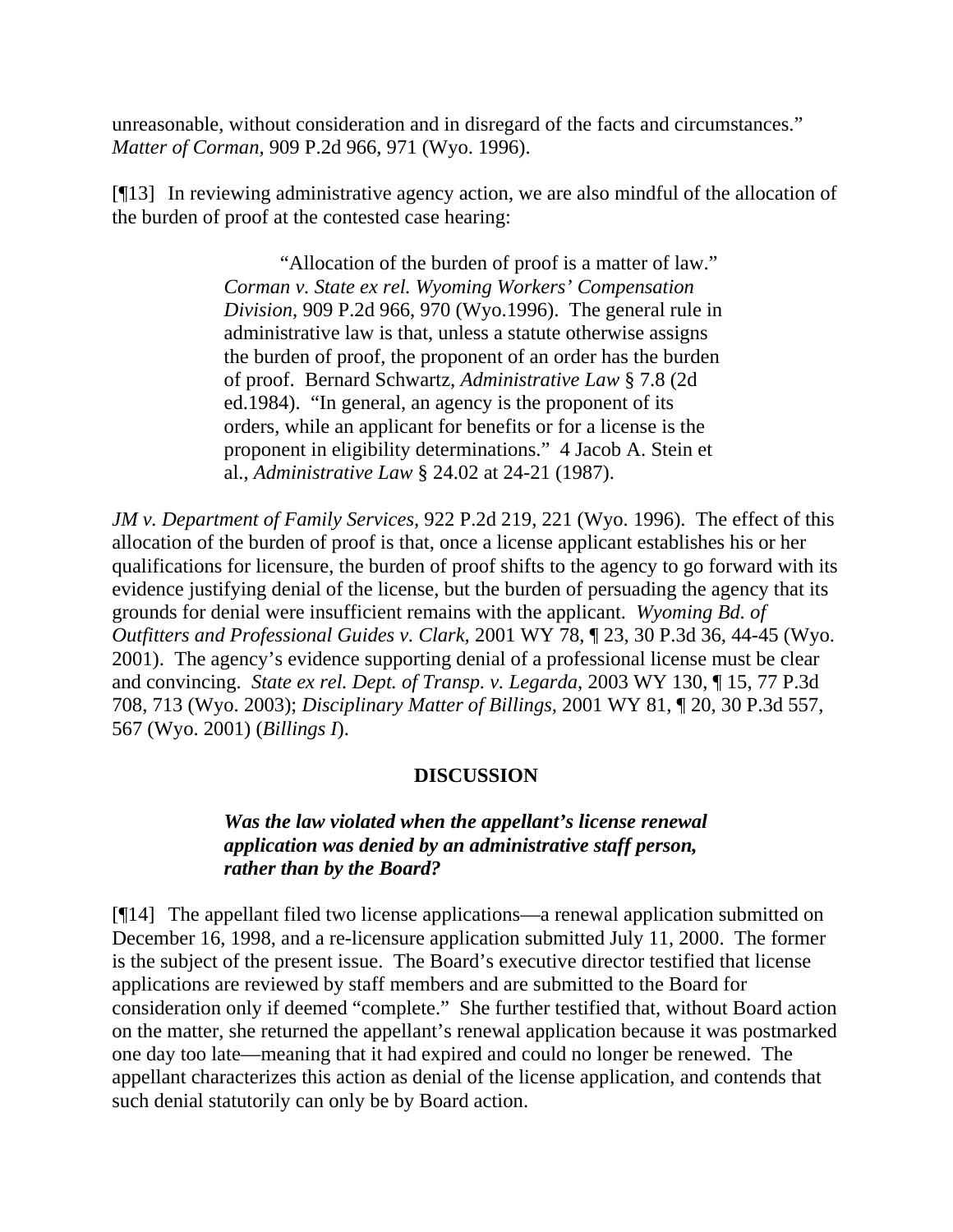[¶15] We will not further consider this issue because it was not properly preserved for judicial review. The administrative action of which the appellant complains—return of his license renewal application as untimely by a staff member—took place on January 6, 1999. Rather than exhaust his administrative remedies in response to that action, and rather than petitioning the district court for review thereof, the appellant pursued relicensure through a separate application. It is too late now, in the judicial review of the denial of that second application, to contest return of the previous application as untimely. *See* Wyo. Stat. Ann. § 16-3-114(a) (LexisNexis 2005) and W.R.A.P. 12.

### *Was an incorrect expiration date used in denying the appellant's license renewal application?*

[¶16] The Board's rules, as amended in November 1997, provide that "licenses issued prior to July 1, 1997 shall expire on the Licensee's birth date following the current expiration date." Board Rule, ch. 8, § 1(c). The appellant interprets this language to mean that the license issued to him in 1996 did not expire on his birthday in December 1998, but in December 1999, meaning that his renewal application was timely. For the reasons set forth above, we will not further consider this contention.

# *Was expert testimony required to prove alleged licensing violations?*

[¶17] A review of the facts is necessary to address this legal question. The appellant was licensed to practice clinical social work, but that license expired. His application for re-licensure was denied on the ground that he had knowingly practiced clinical social work without a license, and that his inability to locate a client's file evidenced gross incompetence or malpractice, both in violation of applicable statutes and administrative rules.

[¶18] A Board hearing was convened to consider the appellant's request for reconsideration of the re-licensure denial. The appellant testified on his own behalf, and called an attorney to testify about his dealings with the appellant in court-related matters. The State called the four persons who had filed complaints with the Board, plus the Board's executive director and a staff member. Finally, the State called Laura Schmid-Pizzato, a licensed clinical social worker and the current Board chairman. She testified that the appellant knowingly practiced clinical social work without a license, a statutory violation, and that he violated the profession's code of ethics when he could not locate the client's confidential file. In presenting these opinions, she opined that the work the appellant performed in the matters underlying the four complaints was regulated practice that required a license.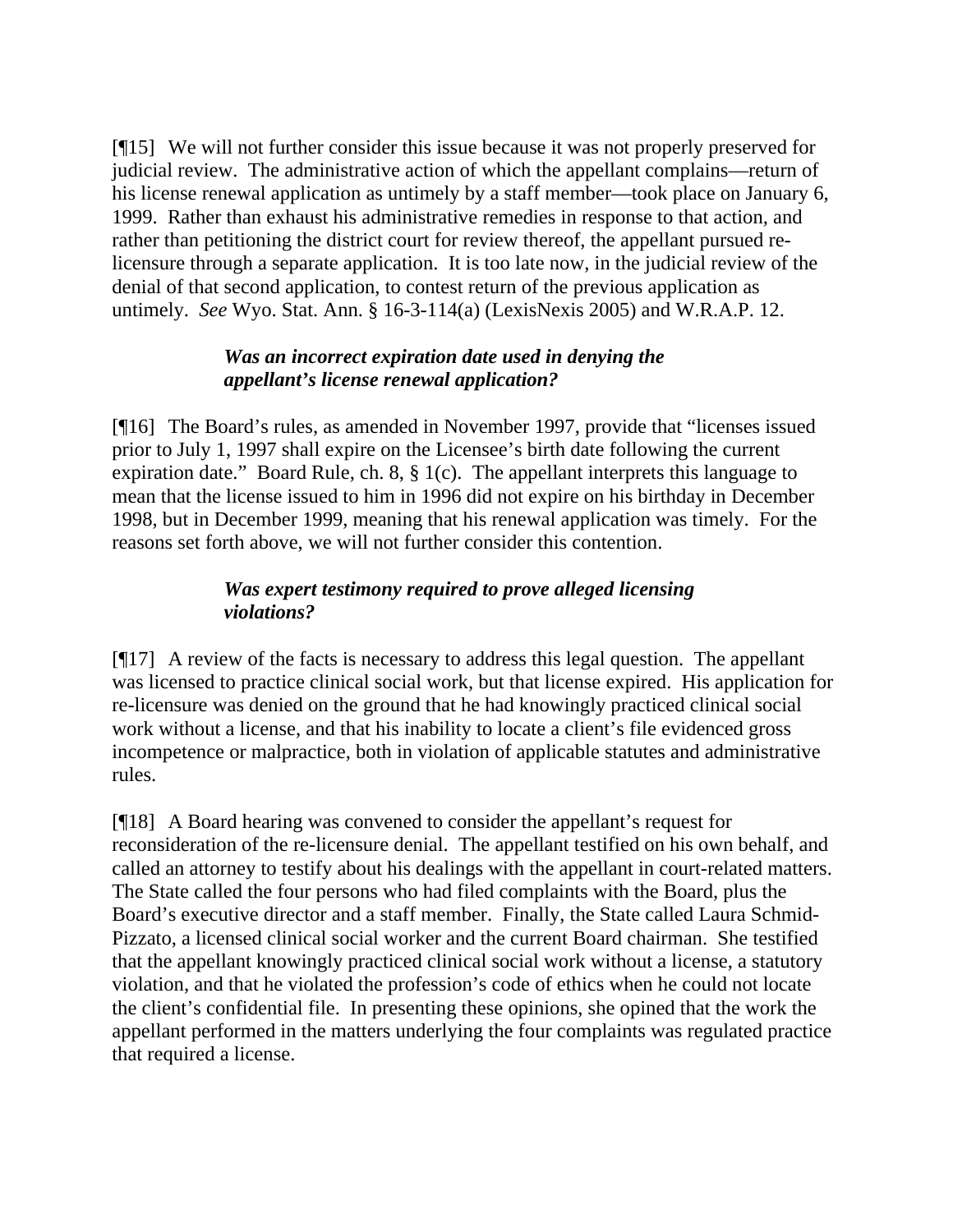[¶19] After Ms. Schmid-Pizzato testified on direct examination, and after she was accepted as an expert by the hearing examiner, the appellant objected to her testimony on the ground that she should not be allowed to testify as an expert witness before the very board of which she was a member. The objection was overruled and appellant's counsel began cross-examination. That examination, however, was interrupted by the Board's attorney, who asked to speak privately with the Board. After a brief recess, the following colloquy occurred on the record:

> THE HEARING EXAMINER: Let's go back on the record. Ms. Dougherty, did you have anything you would like to state on the record?

MS. DOUGHERTY: I did. The Board has directed me, in light of the objection raised by Mr. Hibbler with regard to the expert testimony by Ms. Pizzato, the Board has directed me to indicate that they are satisfied enough with Ms. Pizzato's questions, I believe that Mr. Nelson was done with his questioning, and they're certainly willing to listen to any testimony that Mr. Hibbler may have in cross-examination of that, of that other format, but because of the case law in place, the Billings decision, indicating that the Board cannot rely upon its own expertise in formulating care issues, they're satisfied that Ms. Pizzato should not be qualified as an expert, and they want to protect themselves from any reversible error at this point in considering her testimony from that expert standpoint.

THE HEARING EXAMINER: Since that is the judgment of the Board, that will be the ruling for this matter; she will not be qualified as an expert witness. I don't believe she has answered any questions as an expert, and maybe, Merissa, you could help.

(Off the record.)

THE HEARING EXAMINER: I will note for the record that the only question asked after Ms. Pizzato was offered up as an expert, was whether she was familiar with the Mental Health Licensing Act, to which she answered yes. So with that in mind, do you have any cross examination of this witness?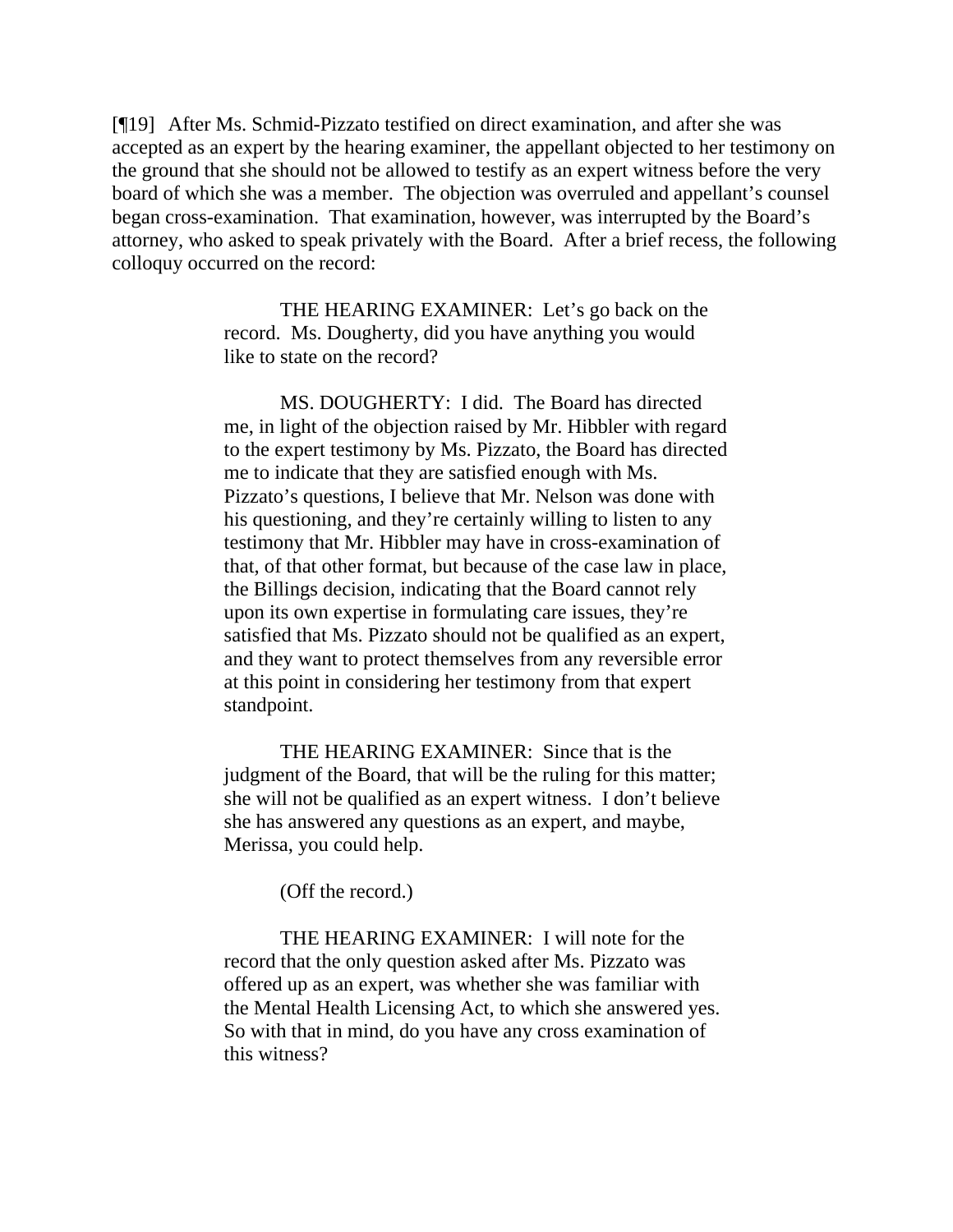MR. HIBBLER: First I would just move to strike the question – or the answer to that, if she was asked as an expert, and the answer shouldn't stand.

THE HEARING EXAMINER: All right. That answer is struck. You can disregard her answer to that question.

MR. HIBBLER: And second thing, I don't have any questions for Ms. Pizzato.

[¶20] Because of the rather unique way in which this issue developed, we will take a somewhat circuitous route toward answering the actual question presented. We begin with the appellant's objection to Ms. Schmid-Pizzato's testimony:

> MR. HIBBLER: I want to put an objection on the record, that Ms. Pizzato is not qualified to act as an expert in this hearing, for one of the reasons, I don't know that she has demonstrated any sort of – and she very well may be, but the record's not – doesn't contain her experience to qualify for that. But more importantly, being a board member, I don't believe that she's able to act as an expert witness wherein her same board is sitting. That's my objection.

[¶21] As can be seen, this was a two-pronged objection: first, that the witness had not properly been qualified as an expert, and second, that a board member should not be an expert witness before her own board. The first part of the objection was satisfied through additional foundation questioning. The second part of the objection was overruled by the hearing examiner and Ms. Schmid-Pizzato was allowed to testify. Her testimony was interrupted as described above and, based upon the Board's instructions, the hearing examiner withdrew qualification of Ms. Schmid-Pizzato as an expert. The interesting result of the objection and its resolution, therefore, was to leave Ms. Schmid-Pizzato's testimony on the record, but to strip it of its expert designation. The appellant did not further object, and no issue is now presented as to the propriety of that resolution.

[¶22] In the hope of clearing up apparent confusion, we are inclined to address one more aspect of these curious circumstances before we get to the actual question presented. The Board's attorney sought and obtained withdrawal of Ms. Schmid-Pizzato's expert witness status because of "the Billings decision, indicating that the Board cannot rely upon its own expertise in formulating care issues[.]" Counsel's reference undoubtedly is to *Billings I*,2001 WY 81, ¶¶ 17-18, 30 P.3d at 566-67 (footnote omitted), where we held as follows: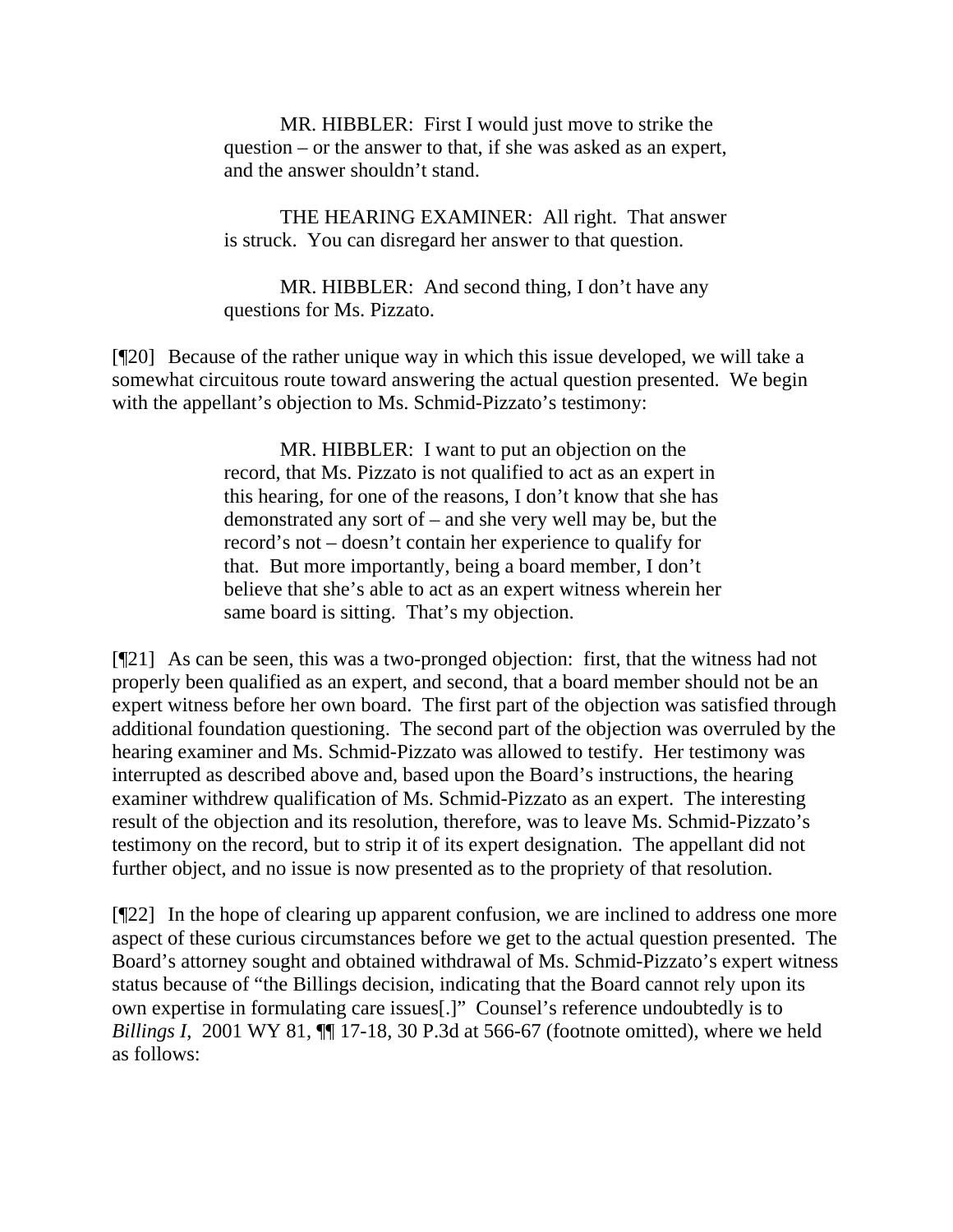Finding number five suffers from other problems. There, the Board found that Billings had willfully endangered the health and safety of Dan Nutsch by permitting him to be injured while caring for livestock "which should have been properly cared for by employees of John R. Billings." In addition to challenging the sufficiency of this finding, Billings also argues it lacks record support. In Billings' view, this finding amounts to a conclusion that his conduct fell below the standard of care for those in his industry. He contends that, because no expert testimony on the issue was presented to the Board, the record does not support the finding. Obviously, clients on an outfitted hunting trip must participate in the adventure. The extent of such participation, however, is not something this court has within its knowledge.

 Perhaps the Board, which consists of a number of persons who would undoubtedly qualify as experts in the field of outfitting, used its expertise to determine that Billings' actions failed to meet his duty of care as an outfitter. However, our decision in *Devous v. State Board of Medical Examiners*, 845 P.2d 408, 418 (Wyo.1993), does not permit the Board to do that:

> "Turning then to the appeal of the Board with respect to the decision of the district court to set aside certain statutory grounds for failure of substantial evidence, we affirm the district court in that regard. The crux of the issue is whether the record must include expert testimony with respect to those statutory grounds, or whether we must acknowledge and accept the expertise of the Board members in establishing standards that demonstrate infringement of the statute. There was no expert testimony offered at the hearing to establish standards with respect to these statutory grounds. If judicial review has any purpose, it must be exercised by objectively evaluating evidence in the record. There is no way that a judicial review could reach the subjective determination of standards by individual members of the Board. Consequently, in order to maintain the integrity of judicial review, we conclude it is necessary that, with respect to the violations that were asserted under Wyo. Stat. § 33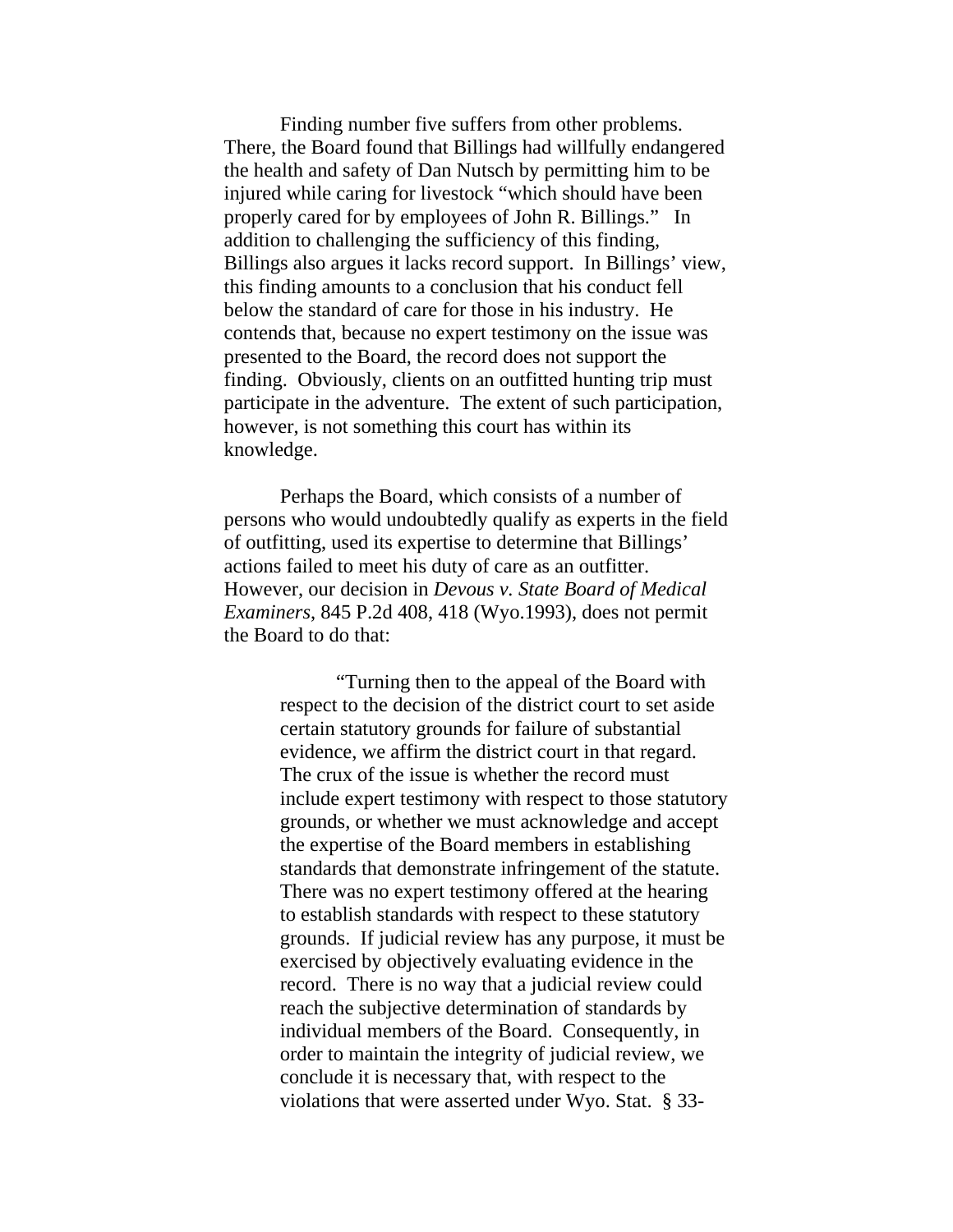$26-402(a)(xv)$ , (xviii), and (xxvi), expert testimony in the record was required and, lacking such testimony, there is no substantial evidence to sustain those allegations."

 In this case, if the Board intends to rely on a finding that Billings' conduct regarding the mule kick incident fell below the standard of care for those in his industry, the Board should rely on expert testimony in making such a finding. In this case, it would not have been difficult for the Board to obtain such expert testimony, as many of the witnesses would probably have qualified as experts in this field due to their "knowledge, skill, experience, training, or education." W.R.E. 702. Regardless, absent any indication in its findings that the Board is relying on expert testimony, we conclude that the finding is insufficient to permit review.

[¶23] What *Billings I,* the review of a license revocation, and *Devous v. Wyoming State Bd. of Medical Examiners*, 845 P.2d 408 (Wyo. 1993)*,* the review of a license suspension, stand for is the proposition that when a licensing board suspends or revokes a professional license for conduct that allegedly falls below the standard of care for licensees in that profession, there must be record evidence establishing the standard of care. Stated differently, judicial review is impossible if board members, rather than relying upon a standard of care established by the evidence, rely upon their own respective unidentified and unarticulated standards.

[¶24] This rule of law was misinterpreted before the Board to mean that a board member may not testify as an expert in front of the board of which she is a member. That question is not now before us, and we need not answer it herein. The net effect of the misinterpretation before the Board, however, was to eliminate any expert testimony in support of the license denial. That leads to the question that is now before this Court: was expert testimony required under these circumstances to prove the alleged licensing violations?

[¶25] Citing *JM,* 922 P.2d at 221, the appellant contends that, once he established his qualifications for licensure under Wyo. Stat. Ann. § 33-38-106(a)(i)-(v) (LexisNexis  $2005$ ,<sup>[4](#page-13-0)</sup> the burden shifted to the State to prove, by clear and convincing evidence, the alleged licensing act or administrative rule violations justifying denial. Then, citing

<span id="page-13-0"></span><sup>&</sup>lt;sup>4</sup> Wyo. Stat. Ann. § 33-38-106(a)(i) - (v) require "satisfactory evidence" that an applicant has reached the age of majority, has no felony convictions and no misdemeanor convictions involving moral turpitude, has a master's or doctorate degree in the appropriate discipline, has demonstrated knowledge in an appropriate field by passing a standard examination, and has completed 3,000 hours of supervised clinical experience.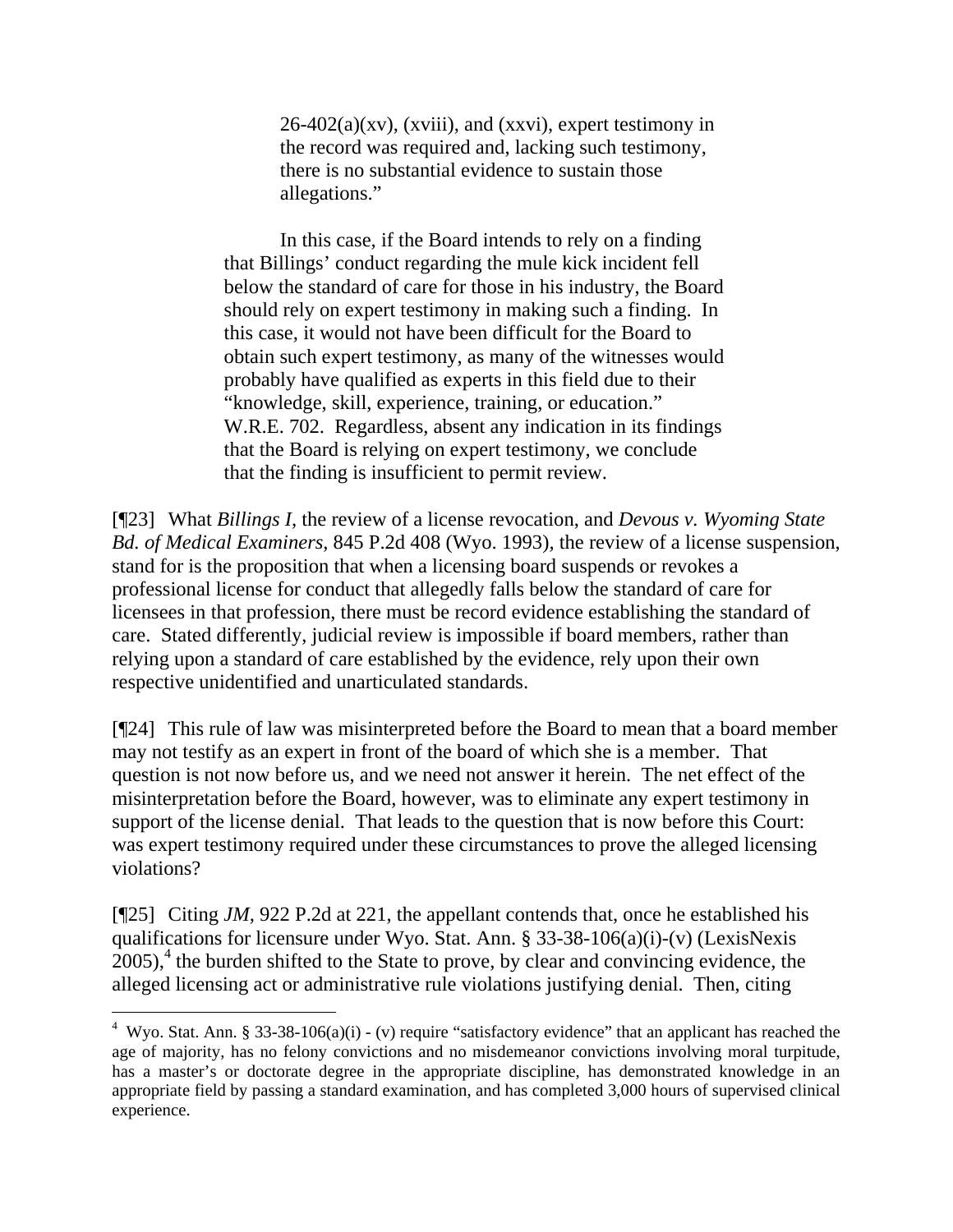*Billings I* and *Devous,* the appellant argues that expert testimony was required to prove that he violated Wyo. Stat. Ann.  $\S$  33-38-102(a)(iii) and (v) (LexisNexis 2005) by representing himself as a clinical social worker and practicing clinical social work without a license.<sup>[5](#page-14-0)</sup> For example, the appellant testified that he conducts mediation, alternative dispute resolution, and forensic evaluations, and that there was no expert testimony stating that those services were "clinical social work." Further, the appellant contends that the Board cannot properly make a finding of an ethical violation based upon the inability to locate a file, without there first having been expert testimony establishing the ethical standard. Finally, the appellant argues that this case is distinguishable from *Billings v. Wyoming Bd. of Outfitters and Professional Guides,* 2004 WY 42, ¶¶ 51-52, 88 P.3d 455, 474-75 (Wyo. 2004) (*Billings II*), where we concluded that expert testimony was not required to prove the professional standard and a breach thereof where an outfitter willfully abandoned a client on a wilderness trail, because

> [n]either the nature of the violation, nor the facts underlying it, involves subject matter "not within our knowledge" or requiring additional expert testimony. The state of the record is such that in reviewing the issue, we are not required merely to accept the Board's subjective expertise for a standard that demonstrates infringement of the statute.

[¶26] The State's response to these arguments begins with Wyo. Stat. Ann. § 33-38- 110(c), which provides that the Board may "refuse to renew, or may deny, suspend, revoke or otherwise restrict licensure . . . for any of the following causes: . . . (iii) Unprofessional or unethical conduct; (iv) Gross incompetence and malpractice; ... (ix) Willful violation of any provision of this act[.]" Next, the State contends that this was a licensing proceeding, at which the appellant bore the burden of proving his qualifications, rather than a disciplinary proceeding, at which the State bore the burden of proving

 $\overline{a}$ 

<span id="page-14-0"></span><sup>5</sup> Wyo. Stat. Ann. § 33-38-102(a)(v) is quoted, *supra*, at n. 1. Wyo. Stat. Ann. § 33-38-102(a)(iii) provides as follows:

<sup>&</sup>quot;Licensed professional counselor, (LPC), licensed marriage and family therapist, (LMFT), licensed clinical social worker, (LCSW) and licensed addictions therapist, (LAT)," mean persons who represent themselves to the public by any title or description of psychotherapy services incorporating the words "professional counselor", "marriage and family therapist", "clinical social worker", or "addictions therapist", who offer to render professional services in these fields to individuals, groups, organizations, corporations, institutions, government agencies, or the general public for compensation, implying that they are licensed and trained, experienced or expert in one (1) or more of these fields of practice and who hold a valid license to engage in the practice of one (1) or more of these specializations. These persons may practice independent of supervision[.]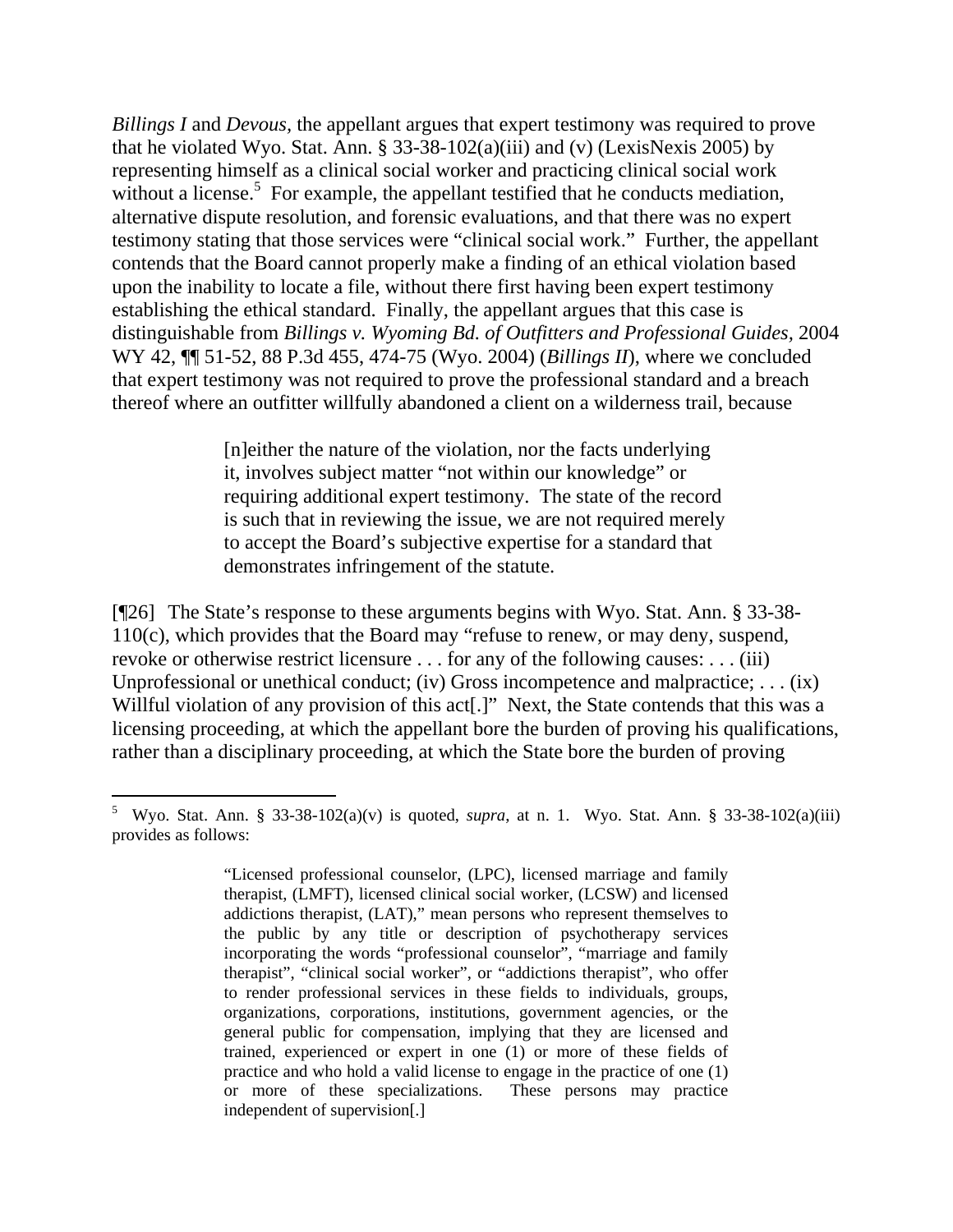license violations. It is the State's position that, unlike the situation in *Billings I,* expert testimony is not required to establish any of these violations because the Board relied upon objective standards set forth in its regulations. And finally, the State opines that it simply cannot be that, in all licensing proceedings, the Board must hire an expert to tell it whether the applicant is, or is not, qualified for licensure.

[¶27] Confident in the rectitude of its position, the State cites no authority, other than to say that *Billings I* does not apply. The appellant, on the other hand, in addition to reliance upon *Billings I* and *Devous,* cites *Dorr v. Wyoming Bd. of Certified Public Accountants,* 2001 WY 37, ¶ 8, 21 P.3d 735, 741 (Wyo. 2001), for the proposition that violations of statutory professional standards of care must be proved by the licensing agency by clear and convincing evidence. Further, the appellant contends that misallocation of the burden of proof, being an error of law, requires reversal. *See JM,*  922 P.2d at 221.

[¶28] To address these issues, we must first look at what the Board did. The purpose of the contested case hearing was to reconsider licensure after the initial denial of the relicensure application. That earlier denial was not based upon a finding that the appellant lacked statutory qualifications, but upon a finding that he had violated professional standards of conduct set by statute and administrative rule. Specifically, re-licensure was denied on the ground that the appellant had violated Wyo. Stat. Ann. § 33-38-110(a)(i) by engaging in clinical social work without a license, and that he had violated Wyo. Stat. Ann. § 33-38-110(c)(iii) by engaging in unethical and unprofessional conduct, as defined by the applicable administrative rule. There were two parts to the latter conclusion: first, that the appellant represented himself as a licensed clinical social worker, and second, that he evidenced gross incompetence by the inability to produce a client's file.<sup>[6](#page-15-0)</sup>

[¶29] Before we discuss the facts found and conclusions of law reached by the Board in its review of the earlier denial, we will briefly mention the appellant's rather generalized contention that, at the contested case hearing, the Board misallocated the burden of proof. Having reviewed the entire record and the Order Denying Licensure, we are convinced that, despite the statement in the order that the appellant "has not proven he is entitled to licensure or that the prior Board erred when it denied him licensure[,]" it is clear from the conclusions of law contained in the order that the Board required the State to prove the alleged violations by clear and convincing evidence. As is the law, the Board required

 $\overline{a}$ 

<span id="page-15-0"></span><sup>&</sup>lt;sup>6</sup> Board Rule, ch. 12, § 2(a)(iii) defines as unethical conduct "[r]epresentation of oneself as licensed to engage in private practice in professional counseling, clinical social work, marriage and family therapy and or addictions therapy without a license or certification[.]" Board Rule, ch. 12, § 2(a)(vii) defines as unethical conduct "[g]ross incompetence or malpractice," and Board Rule, ch. 11,  $\S$  2(c)(ii) and (ix) require licensees to justify services provided and to maintain client confidentiality. Furthermore, Board Rule, ch. 11, § 2(b)(iii) adopts and incorporates into the rules and regulations the Code of Ethics of the National Association of Social Workers, a copy of which is appended to the rules and regulations and is included in the record.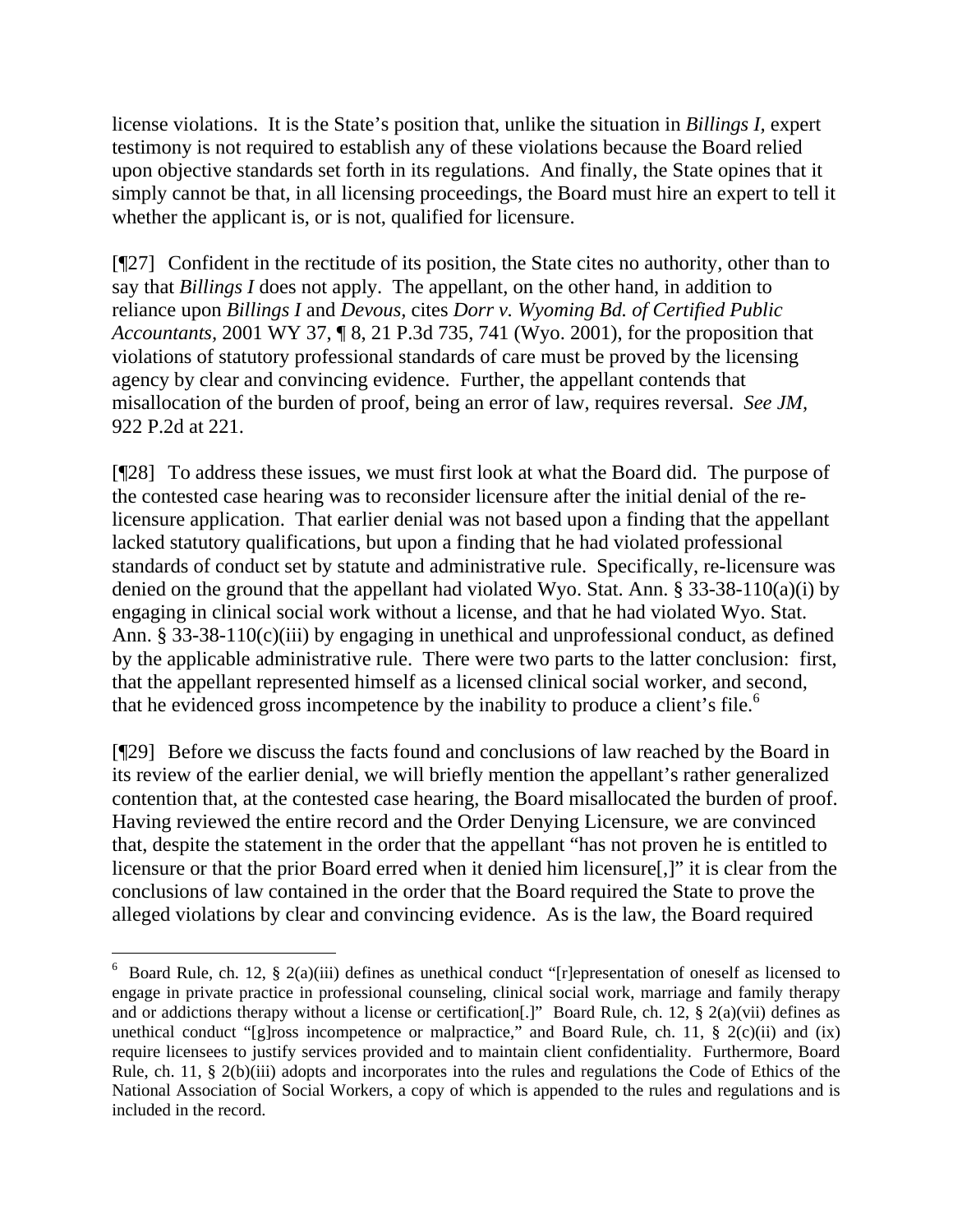the appellant to prove he was qualified for licensure, but then required the State to go forward with clear and convincing evidence justifying denial of the license. *See Clark,* 2002 WY 24, 39 P.3d 1106*.* There was no error in regard to the burden of proof.

[¶30] Getting now to the issue at hand—was expert testimony required to prove the alleged violations? The relevant findings of fact and conclusions of law are:

 1. In Findings of Fact 3 and 4, the Board found that in October 1999, in the matter underlying the first complaint, the appellant had counseled a child in a court custody matter, had testified that he was a licensed social worker, had introduced in court a resumé that stated he was a licensed clinical social worker in Wyoming, had held himself out to the public as a licensed counselor, and had provided counseling services when he held no valid license to provide such services.

2. In Finding of Fact 6, the Board found that Investigator Giffin told the appellant on March 6, 2000, that the appellant did not have a license to practice clinical social work, and further found that the appellant's assertion that he did not receive the executive director's letter of October 8, 1999, informing him of the first complaint "flies in the face of" his signature on the certified mail receipt card.

3. In Findings of Fact 8 and 15, the Board found that its staff member credibly testified that, contrary to the appellant's assertions, he did not tell the appellant over the telephone that he would issue the appellant a license or renew the appellant's license.

4. In Finding of Fact 9, the Board found that, in the matter underlying the second complaint, the appellant's records had not been turned over to the Board, despite four requests.

5. In Finding of Fact 12, the Board found that, in the matter underlying the third complaint, the appellant had, after July 26, 2001, and with knowledge that he was not licensed, provided counseling services and billed an insurance company for those services.

6. In Finding of Fact 13, the Board found that, in the matter underlying the fourth complaint, the appellant had, from August 2001 through May 2002, after notice that his application for licensure had been denied, performed counseling services for a woman and her three children.

7. Findings of Fact 16-18 contain the Board's central findings, and they will be set forth here at length:

> 16. This Board finds that [the appellant's] testimony was not credible. Even if the Board found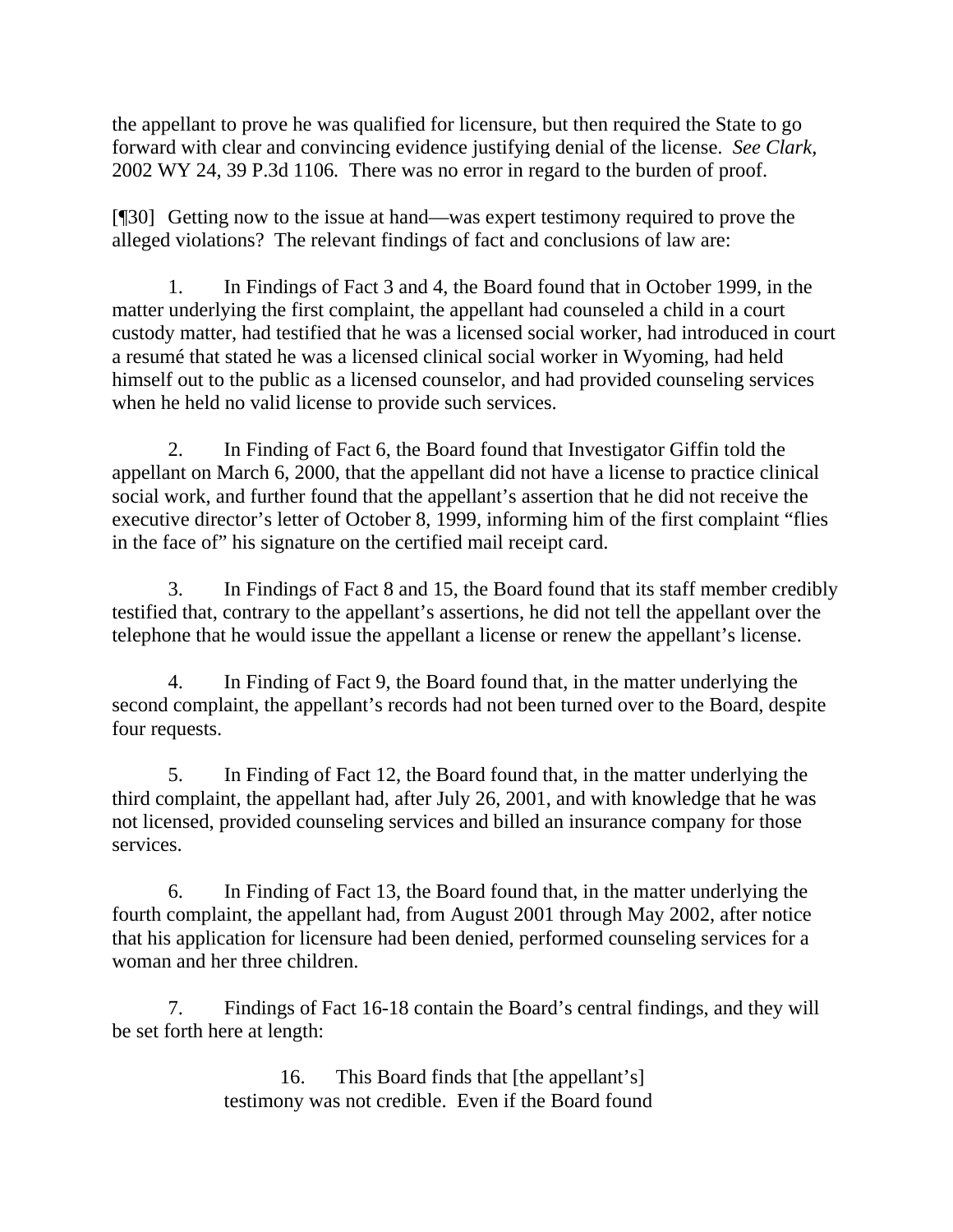plausible [the appellant's] assertion that he called the Board office and spoke to a male person after he received his December 1998 renewal application returned to him, [the appellant] knew in January 1999 that his license had expired. [The appellant] is required to conspicuously display his license as a clinical social worker and the Board has never sent him a license since his expired in December 1998. [The appellant] also admitted he knew in October 1999 his license was expired after testifying in a court matter. Regardless, [the appellant] certainly knew he held no valid license to practice social work in December 1999 when he signed for a certified letter from the Board requesting he cease and desist from counseling without a license, yet he continued to provide counseling services and continued to bill Blue Cross and Blue Shield for those services. Even after the Board notified [the appellant] on July 26, 2001 that his July 2000 application had been denied, [the appellant] continued to provide counseling services and hold himself out to the public as a licensed clinical social worker. [The appellant] denied providing counseling services, yet billed clients and insurance companies using billing codes identifying individual or family counseling as the service he provided. . . . [The appellant's] explanation that "people" from insurance companies told him to bill that way even though he was not providing counseling services lacks any credibility whatsoever.

17. [The appellant's] alternative explanation that he was not providing services that required licensure also lacks any credibility whatsoever. [The appellant] testified he merely helped people get through the litigation process and provided dispute resolution, as well as "mediating" conflicts between people. [The appellant] also denied he engaged in the activities listed in the Wyoming Statutes defining professional social work services, such as assessment, diagnosis, treatment including counseling, client-centered advocacy, consultation and evaluation of individuals and families. . . . Yet [the appellant] admitted he made diagnoses from the Diagnostic and Statistical Manual, Fourth Edition  $(DSM-IV)$ . ... [The appellant] also represents himself as a counselor in the yellow pages of the phone book. . . . Although termed by [the appellant] as "conflict resolution" and "mediation" services, it is clear the clients that treated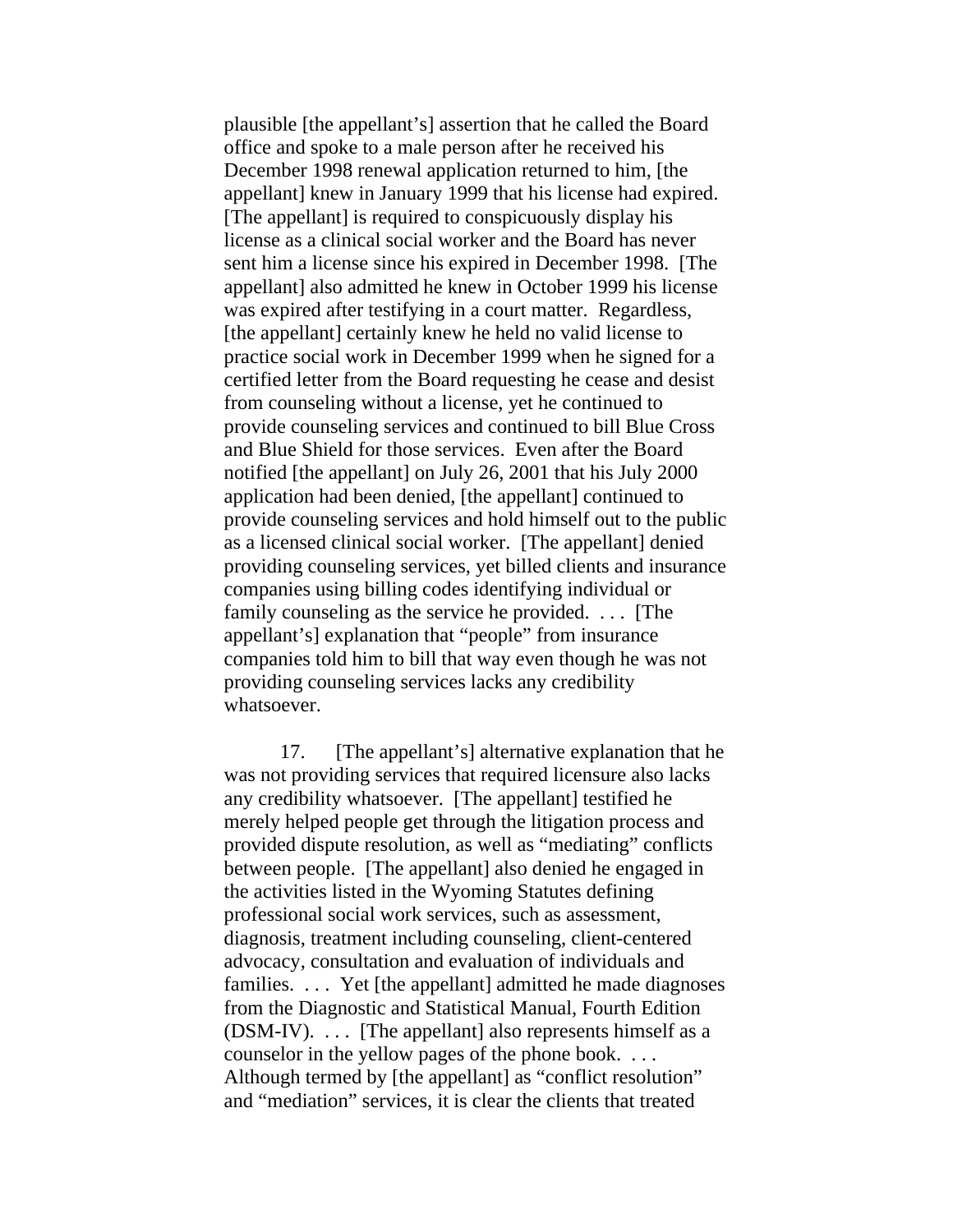with [the appellant] believed they were receiving counseling services and that is exactly what [the appellant] was providing, treating individuals over the course of months and years.

18. [The appellant's] testimony under oath was disingenuous and not credible and his conduct before this Board was contrary to the integrity of the mental health profession. This Board finds [the appellant] was providing counseling services that required licensure. The Board further finds that [the appellant] provided those services for which he billed as counseling, at a time when he did not hold a license to do so.

 $10:$ 

8. The Board's primary conclusions of law are found in Conclusion of Law

 10. The Board's investigative committee member has proven, by clear and convincing evidence, that allowing [the appellant] to hold a Wyoming license as a clinical social worker would not be in the public's interest. The Board's investigative committee member proved, by clear and convincing evidence, that [the appellant] violated all three of the listed provisions in Wyo. Stat. Ann.  $\S$  33-38-110(c)(iii), (ix), and (xi) (Lexis[Nexis] 2003). First, [the appellant] failed to make timely application for the renewal of his license by December 15, 1998 as set forth in Wyo. Stat. Ann. § 33-38-  $110(c)(xi)$  (Lexis[Nexis] 2003). In addition, [the appellant] acted unprofessionally and unethically in violation of Wyo. Stat. Ann. § 33-38-110(c)(iii) (Lexis[Nexis] 2003) by practicing clinical social work from December 15, 1998 to the time of hearing without a license. [The appellant] also unprofessionally and unethically billed insurance companies for those professional services despite his protestations at hearing that he was merely providing conflict resolution, trial consultation and mediation. The overwhelming evidence presented by the State showed [the appellant] was acting as a clinical social worker and practicing clinical social work as defined by Wyo. Stat. Ann.  $\S$  33-38-102(a)(iii) and (v) (Lexis[Nexis] 2003) in that he clearly provided assessments, counseled individuals and made diagnoses in accordance with the DSM-IV Manual when he was not licensed to perform those services in violation of Wyo. Stat. Ann. § 33-38-102(a)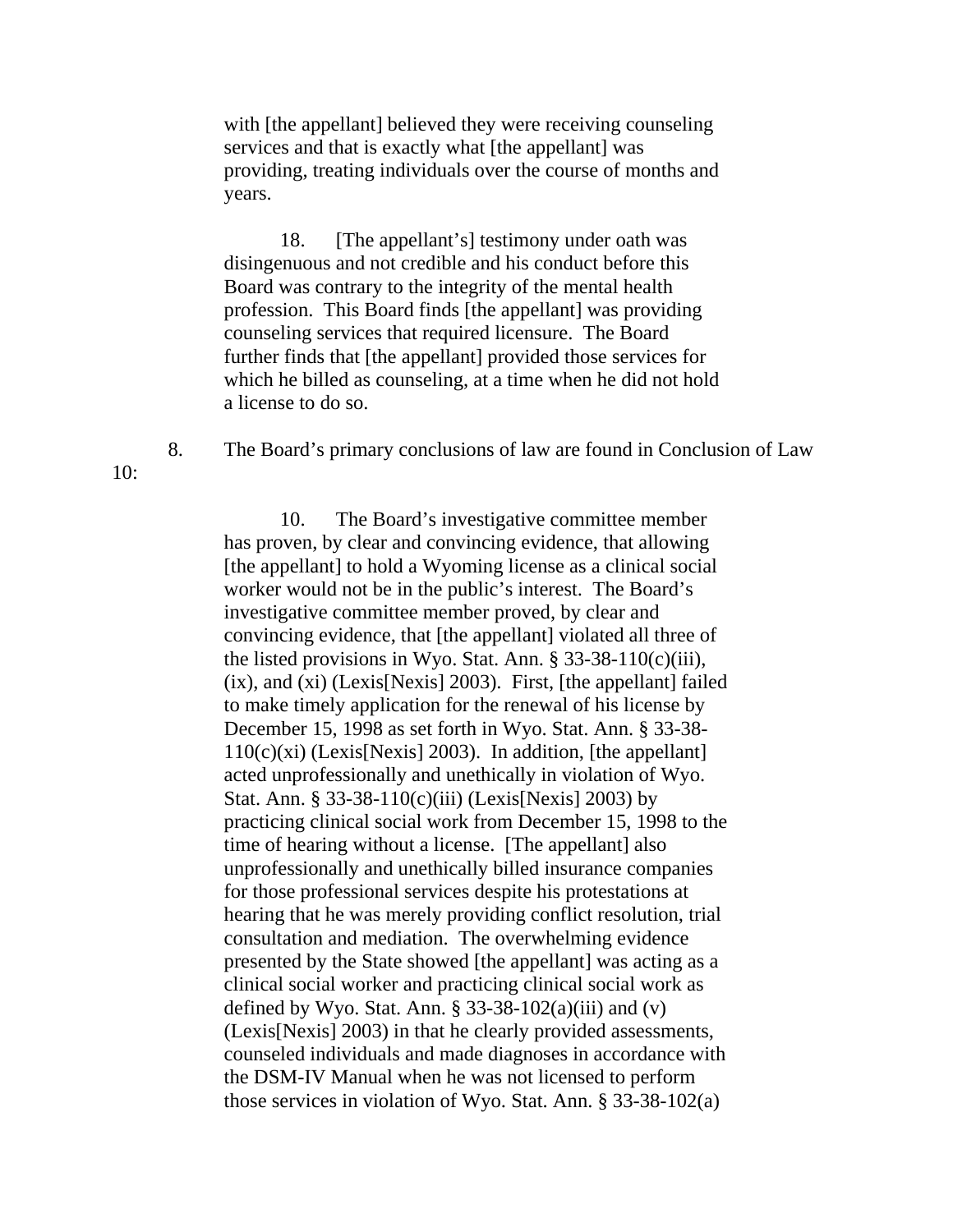(Lexis[Nexis] 2003). The overwhelming evidence also supports the conclusion that [the appellant] knew he was unlicensed and thus committed willful violations of this act as set forth in [Wyo.] Stat. Ann. § 33-38-110(c)(ix) (Lexis[Nexis] 2003). Lastly, [the appellant] did not produce a client file as requested by the Board, and later admitted he lost the file. [The appellant's] conduct in losing a client file was both unprofessional and unethical pursuant to the Board's Rules and Regulations as set forth in further detail below.

 9. In Conclusions of Law 11-18, the Board detailed its conclusion that the appellant's conduct had violated ethical and professional standards, in violation of specific regulatory provisions. In doing so, the Board first noted the requirement of *Billings I*, 2001 WY 81, ¶ 29, 30 P.3d at 570 (*quoting Matter of Bessemer Mt.*, 856 P.2d 450, 454 (Wyo. 1993)), that its decisions be based upon established standards. Next, the Board noted that it had adopted such rules pursuant to Wyo. Stat. Ann. § 33-38-105(a)  $(LexisNexis 2003).<sup>7</sup>$  $(LexisNexis 2003).<sup>7</sup>$  $(LexisNexis 2003).<sup>7</sup>$ 

10. In Conclusions of Law 12-18, which are set out below, the Board applied the established rules to the appellant's conduct in a step-by-step process:

> 12. In accordance with the above statute, the Mental Health Professions Licensing Board's Rules and Regulations, Ch. 12,  $\S$  $\S$  1 and  $2(a)(i)$  and (b) (February 2000) states as follows:

**Section 1. Board Authorization.** The Board is authorized to refuse to renew, or may deny, suspend, revoke or otherwise restrict the license or certification of any person violating provisions of the Act pursuant to W.S. 33-38-110.

**Section 2. Grounds.** The Board may also take action for unprofessional conduct.

 $\overline{a}$ 

<span id="page-19-0"></span><sup>&</sup>lt;sup>7</sup> Wyo. Stat. Ann. § 33-38-105(a) provides:

The board shall adopt rules not inconsistent with this act or the laws of this state that are reasonable and necessary to administer this act. A subcommittee from each discipline shall be requested to draft the recommended rules and regulations for that particular discipline and shall submit them to the full board for action. The rules shall be adopted in accordance with the provisions of the Wyoming Administrative Procedure Act [§ 16-3-101 et seq*.*].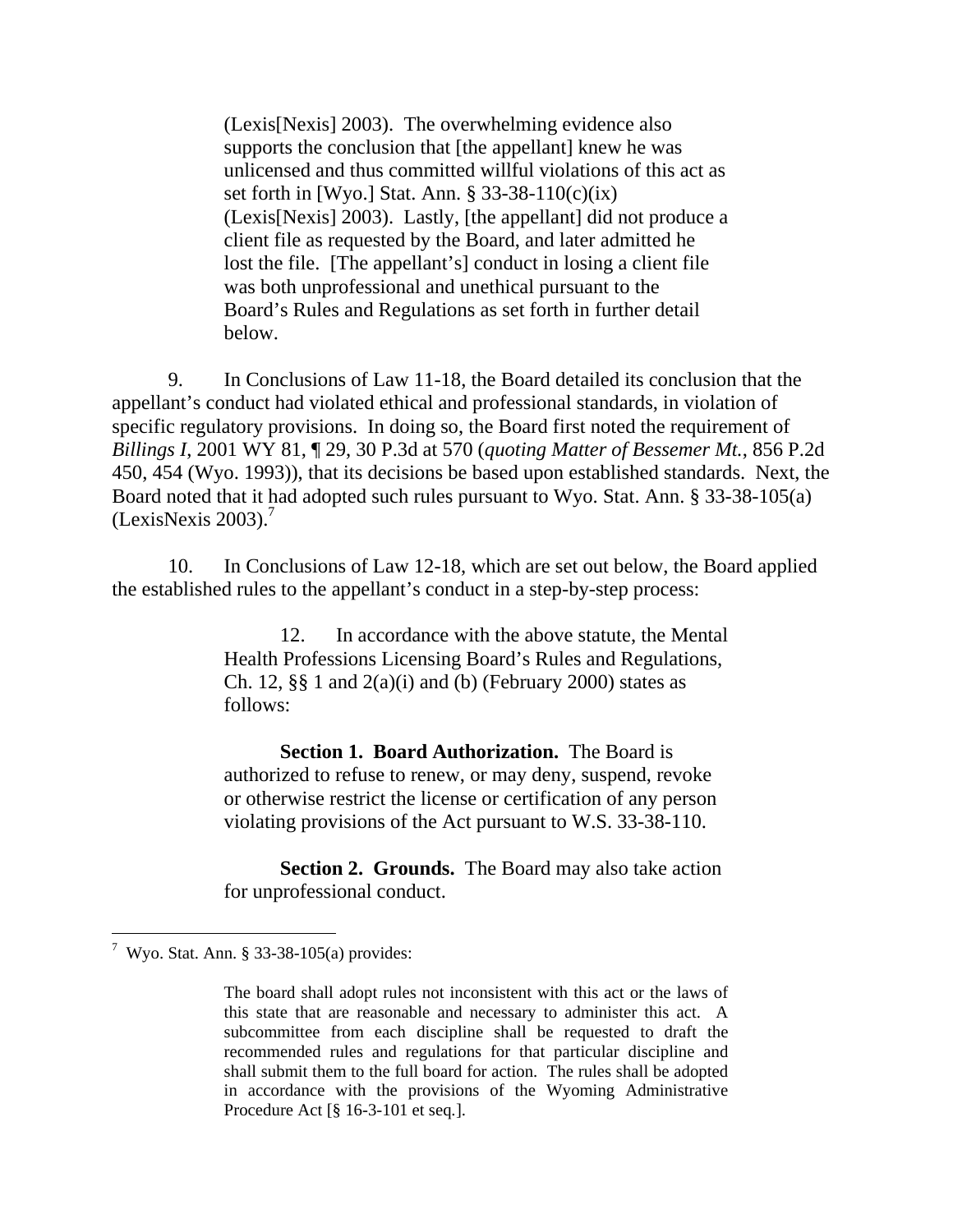(a) Unethical conduct shall include, but is not limited to:

> (i) Willful violation of any provision of these Rules;

. . .

- (ii) Representation of oneself as licensed to engage in private practice in professional counseling, clinical social work . . . without a license or certification;
- . . .
- (vi) Soliciting clients by any form of false or misleading communication;

. . .

(vii) Gross incompetence or malpractice.

 (b) Unethical conduct shall be a violation of any provision of the adopted Ethical Standards as set forth in Chapter 11 of these Rules.

 13. Chapter 11, § 2 of the Board's Rules provides the following in relevant part:

**Section 2. Grounds.** The following ethical standards are adopted and incorporated herein by the Board:

> b. Ethical standards incorporate and are based on the Code of Ethics and Professional Standards of the professional organizations. The published Code of Ethics and Professional Standards of the appropriate professional organization are adopted by reference herein and shall be used by the Licensee and Certificate and the Board to provide additional guidelines to ethical standards. These Codes of Ethics and Professional Standards are: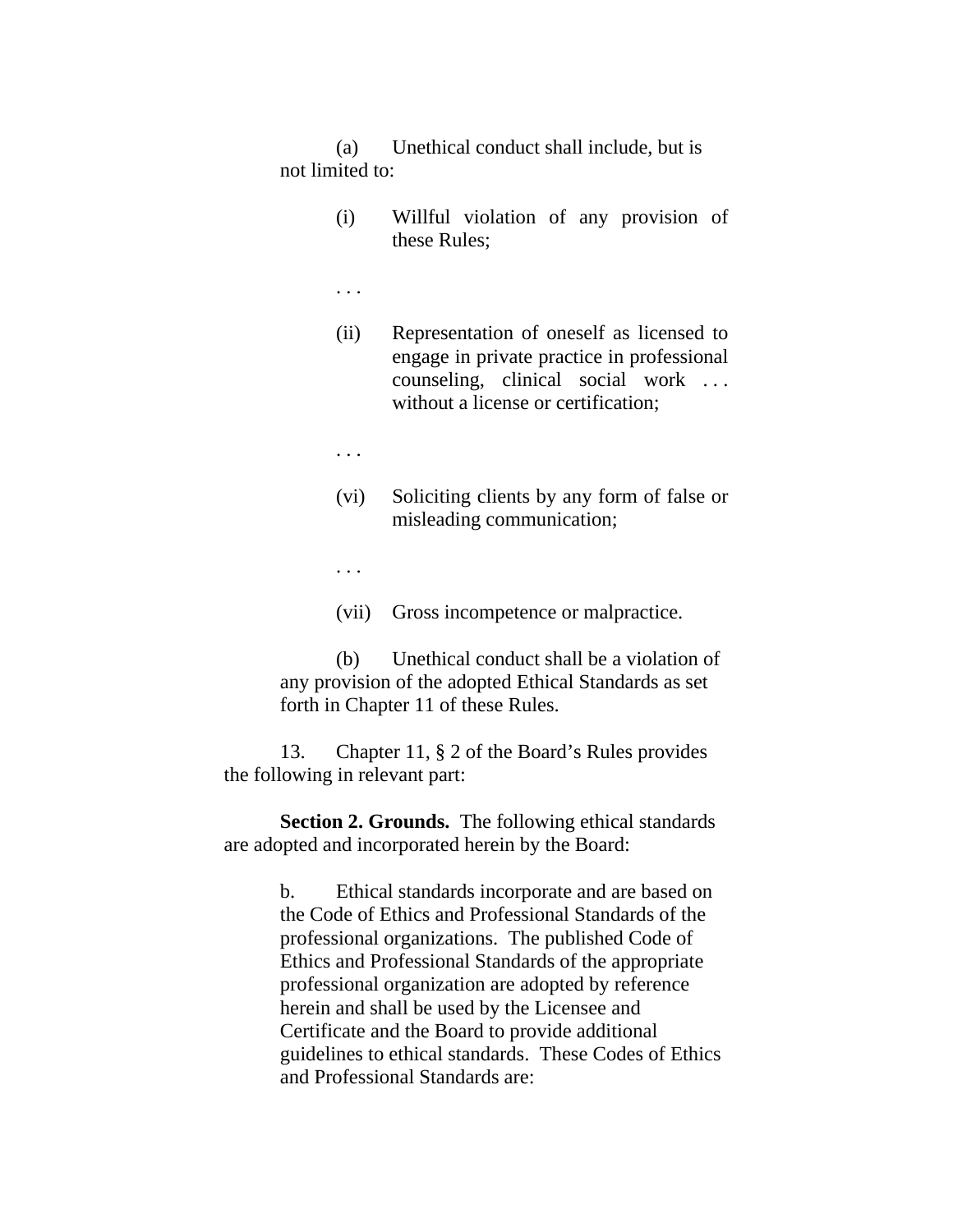(iii) For Licensed Clinical Social Workers, Professional Clinical Social Workers, and Certified Social Workers—the National Association of Social Workers, "Code of Ethics" incorporated as Appendix E.

. . .

(vii) Ensure that clients are aware of fees and billing arrangements before rendering services.

. . .

(ix) Respect the privacy of clients and hold in confidence all information obtained in the course of professional service.

. . .

(xv) When advertising their services to the public, ensure that such advertising is neither fraudulent nor misleading.

. . .

(xxi) Respond to all requests for information and all other correspondence from the Board.

 14. The Mental Health Professions Licensing Board's Rules and Regulations, Appendix E, National Association of Social Workers, Code of Ethics, §§ 1.01, 1.04, 1.07, 1.08, 3.05, 4.04, 4.06, and 5.01 (February 2000) …, states in relevant part as follows:

#### **1.01 Commitment to Clients**

Social workers' primary responsibility is to promote the well-being of clients. In general, clients' interests are primary. However, social workers' responsibility to the larger society or specific legal obligations may on limited occasions supersede the loyalty owed clients, and clients should be so advised. (Examples include when a social worker is required by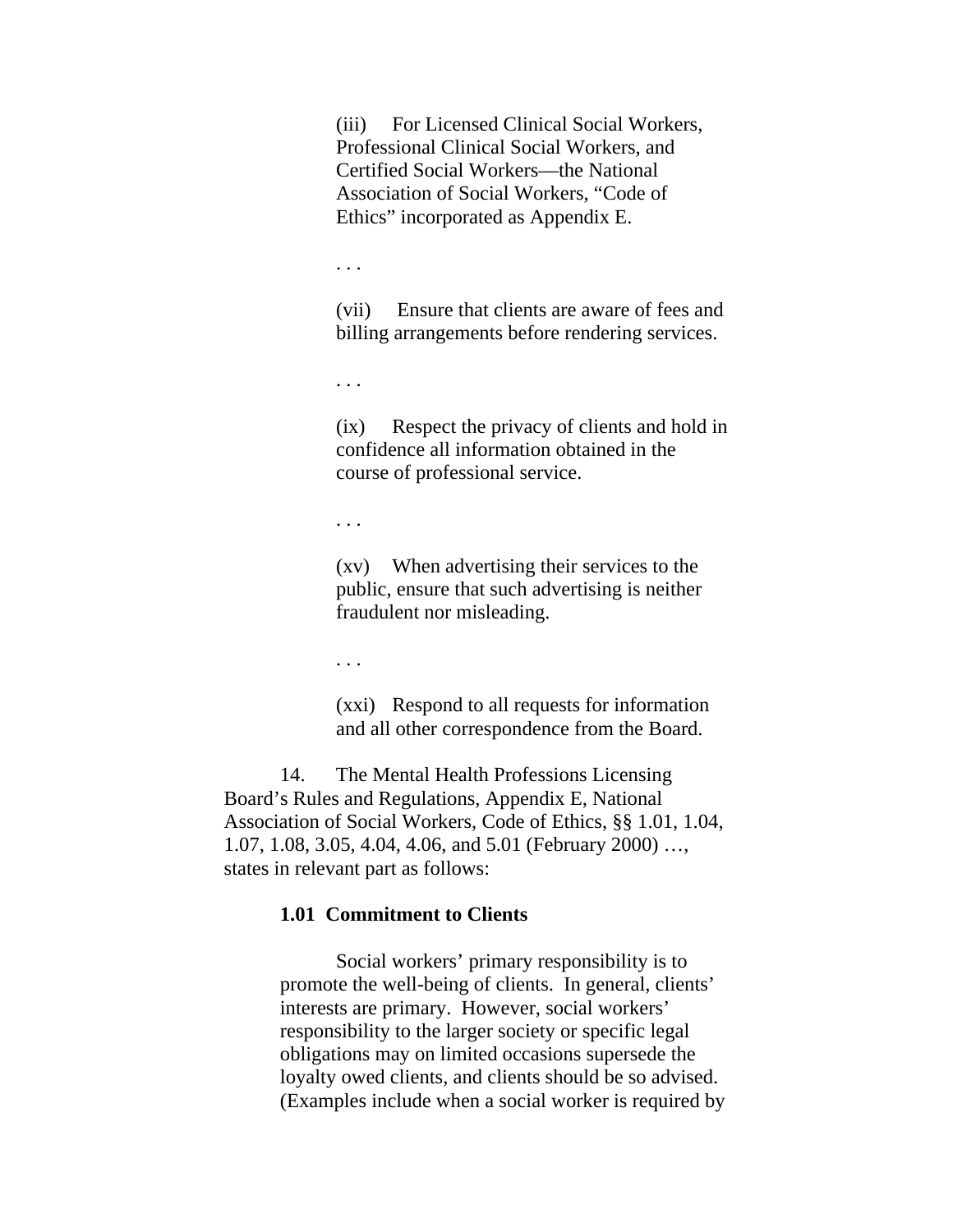law to report that a client has abused a child or has threatened to harm self or others.)

#### **1.04 Competence**

 (a) Social workers should provide services and represent themselves as competent only within the boundaries of their education, training, license, certification . . ..

#### **1.07 Privacy and Confidentiality**

 (c) Social workers should protect the confidentiality of all information obtained in the course of professional service, except for compelling professional reasons . . ..

#### **1.08 Access to Records**

 (a) Social workers should provide clients with reasonable access to records concerning the client . . ..

#### **4.04 Dishonesty, Fraud, and Deception**

Social workers should not participate in, condone, or be associated with dishonesty, fraud, or deception.

#### **4.06 Misrepresentation**

 (a) Social workers should make clear distinctions between statements made and actions engaged in as a private individual and as a representative of the social work profession . . ..

#### **5.01 Integrity of the Profession**

 (a) Social workers should work toward the maintenance and promotion of high standards of practice.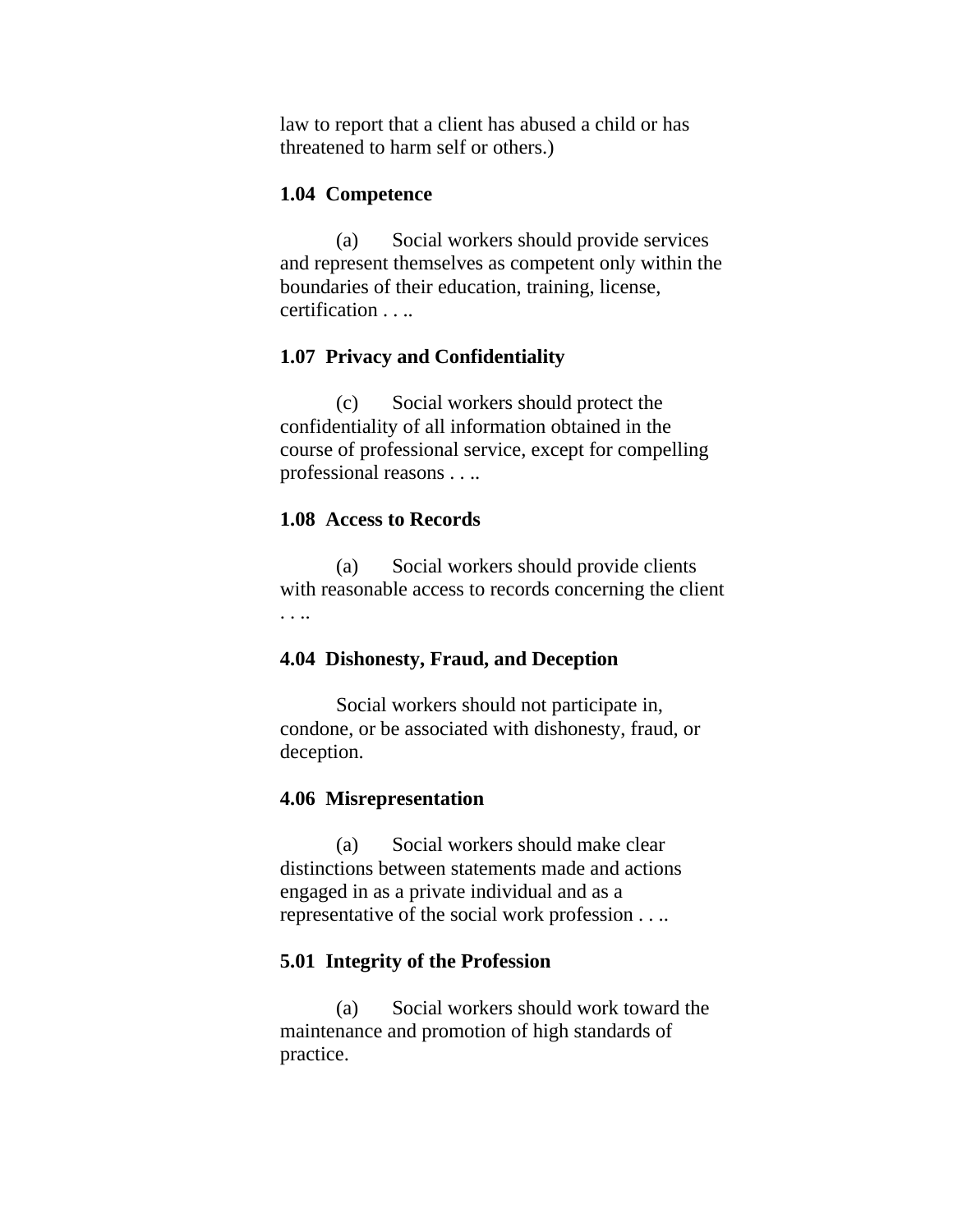15. [The appellant] acted unprofessionally and unethically by knowingly and willfully practicing clinical social work from December 15, 1998 to the time of hearing without a license in violation of the following regulatory provisions: Chapter 12, Sections 2(a)(i), (iii), and 2(b) and Chapter 11, Section 2(b)(iii) which incorporates the National Association of Social Workers, Code of Ethics as Appendix E and provides that a social worker should only provide services and represent himself as competent within the confines of his license or certification. [The appellant] had no license from December 15, 1998 to the time of hearing and therefore could not provide assessments, counsel individuals and make diagnoses in accordance with the DSM-IV Manual when he was not licensed to perform those services.

 16. [The appellant] acted unprofessionally and unethically by making numerous misrepresentations about the services he provided in violation of several regulatory provisions:

- Though [the appellant] knew his license had expired, he held himself out as a licensed clinical social worker in the yellow pages of the phone book. Such conduct was unethical and unprofessional as set forth in Chapter 12, Sections  $2(a)(i)$ , (ii), (iv) and (b); Chapter 11, Sections  $2(b)(xv)$ ; and Chapter 11, Section  $2(b)(iii)$ which incorporates (as Appendix E of the Board's Rules and Regulations) the National Association of Social Workers, Code of Ethics. Specifically, provisions 4.04 and 4.06 of the Code of Ethics condemn the type of dishonesty, fraud, deception and misrepresentation [the appellant's] yellow page advertisement demonstrates.
- By willfully and knowingly misrepresenting to a court of law in October, 1999, that he was a licensed social worker when he knew his license had expired, [the appellant] acted unprofessionally and unethically pursuant to Chapter 12, Sections  $2(a)(i)$ , (iii) and (b); and Chapter 11, Section 2(b)(iii) which incorporates (as Appendix E of the Board's Rules and Regulations) the National Association of Social Workers, Code of Ethics. Specifically, [the appellant] failed to fulfill his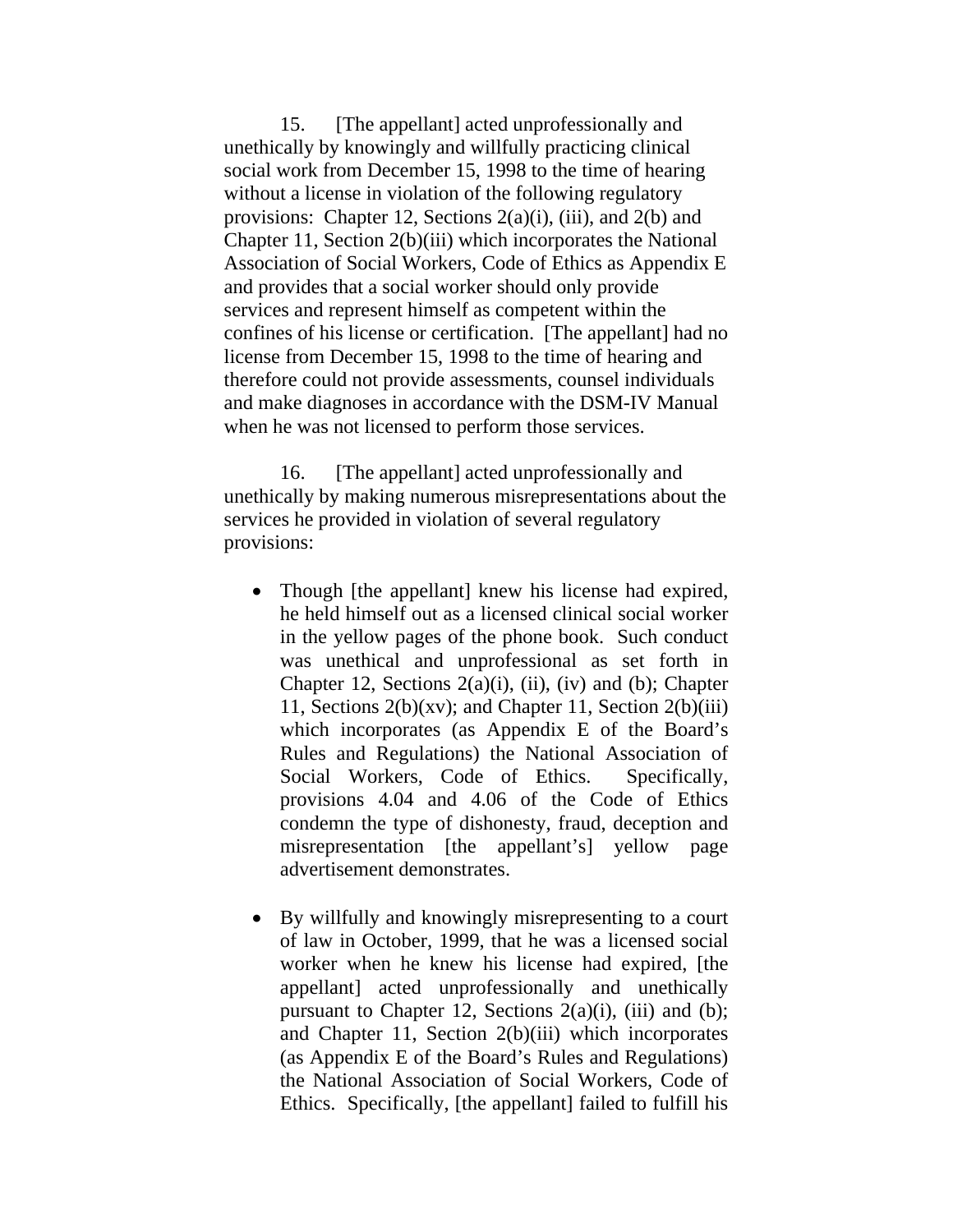responsibilities established in provisions 1.01, 1.04, 4.04, 4.06, and 5.01 of the Code of Ethics.

- [The appellant] charged his clients for services he was not licensed to perform. Specifically, he billed his clients' insurance companies for unlicensed professional services. In so doing, he deceived both the client and the clients' insurance companies. Such conduct was unethical and unprofessional pursuant to Chapter 12, Sections  $2(a)(i)$ , (iii), and (b) as well as Chapter 11, Section  $2(vii)$  which requires [the appellant] ensure his clients are aware of fees and billing arrangements before he rendered his services. The insurance documentation clearly indicates [the appellant] was providing professional services to clients when he was unlicensed to do so. While [the appellant] asserted such services constituted conflict resolution, trial consultation and mediation, neither the clients, nor their insurance companies, were informed of limited services [the appellant] insisted he was providing. Instead, [the appellant] billed for the clinical social work services he was providing without a license. In so doing, he failed to fulfill his responsibilities pursuant to Chapter 11, Section  $2(b)(iii)$  which incorporates (as Appendix E of the Board's Rules and Regulations) the National Association of Social Workers, Code of Ethics. By billing clients (and their insurers) for unauthorized services, [the appellant] failed to promote the wellbeing of his clients, whose insurance companies have been billed for unlicensed services. The Board concludes such conduct does not conform to provisions 1.01 and 1.04 of the Code of Ethics found in Appendix E of the Board's Rules and Regulations. Additionally, provisions 4.04, 4.06, and 5.01 of the Code condemn such dishonesty, fraud, deception and misrepresentation.
- By losing the ... client file [in the matter underlying] the second complaint], or by failing to produce the file as requested by the Board, [the appellant] acted unprofessionally and unethically pursuant to Chapter 12, Section 2(b) and Chapter 11, Sections 2(b)(ix) and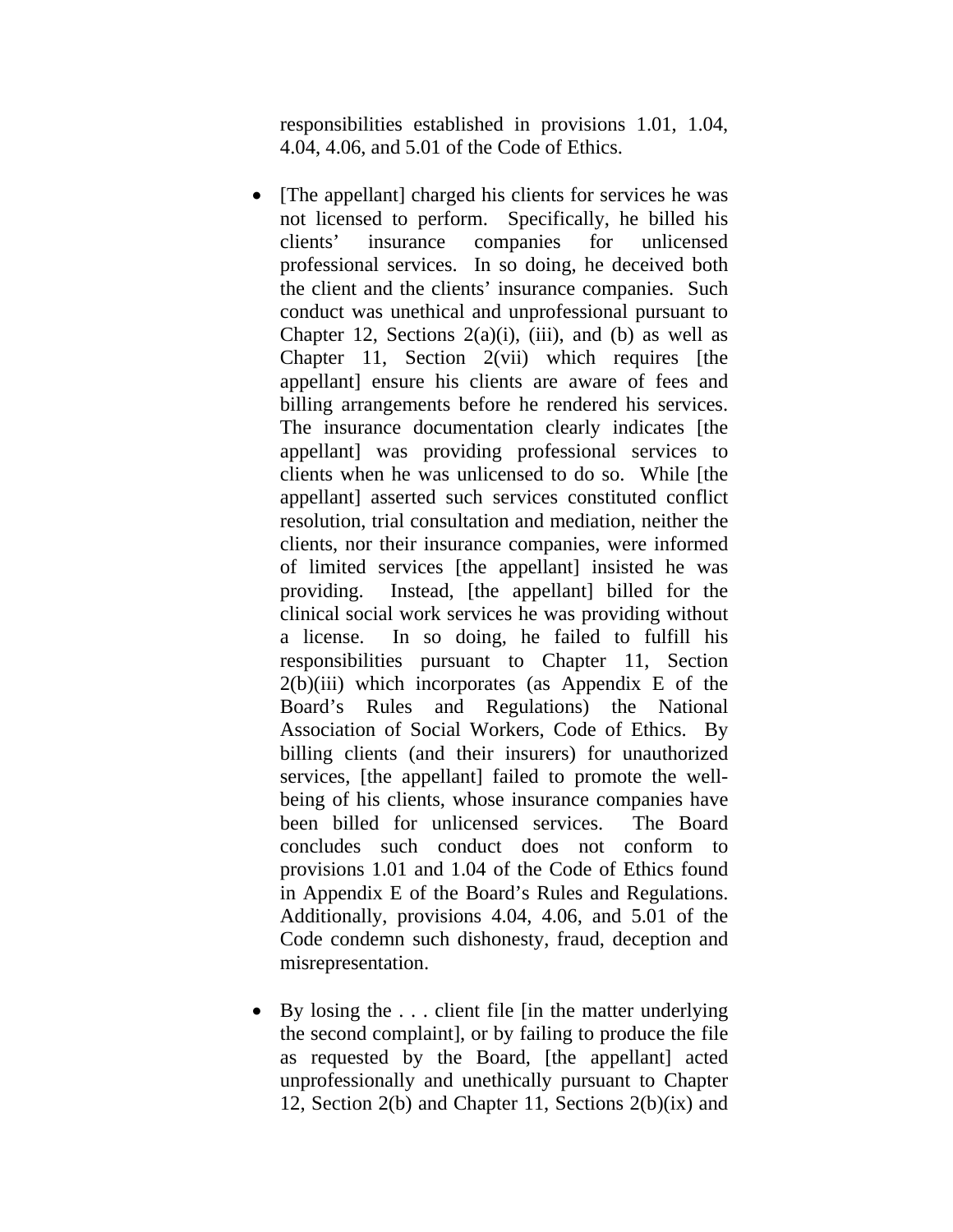(xxi). At best, [the appellant's] failure to produce the file as requested by the Board was a violation of subsection (xxi). More worrisome is [the appellant's] misplacement of a client file, which jeopardizes the confidentiality of the information contained therein as part of his professional service to the client in violation of subsection (ix). Such conduct is also unprofessional and unethical pursuant to Chapter 11, Sections 2(b)(iii) which incorporates (as Appendix E of the Board's Rules and Regulations) the National Association of Social Workers, Code of Ethics. Specifically, by losing the . . . file and failing to acknowledge such loss to [the client], [the appellant] failed to fulfill his obligations to the client pursuant to provisions 1.01, 1.07, 1.08 and 5.01 of the Code of Ethics as set forth in Appendix E.

 17. Wyo. Stat. Ann. § 33-38-110(c)(iii) through (xi) (Lexis[Nexis] 2003) provides the Board with the discretion to deny [the appellant's] license for any of the causes set forth thereunder. While the Board may deny a license for even a singular infraction set forth under this provision, the Board concludes [the appellant] has committed multiple infractions, which preclude licensure in this case. These infractions, which have occurred over a period of years, are egregious. [The appellant's] blatant misconduct poses a risk to the profession and more importantly, to the public the profession serves, as demonstrated by the four independent consumer complaints filed with this Board.

 18. The State has proven, by clear and convincing evidence, that [the appellant's] actions outlined in this Order constitute violations of the above quoted statutes, rules and regulations and code of ethics and that his application for licensure as a clinical social worker is contrary to the integrity of the profession and should be denied.

[¶31] Clearly, this case is wholly unlike *Billings I* and *Devous.* Here, rather than relying upon its members' individual standards, the Board meticulously detailed in its order the applicable statutory and administrative standards, including the ethical codes adopted therein. The problem identified in *Billings I* and *Devous* is the impossibility of judicial review where the record does not reveal the identified standard of professional care against which a licensee's conduct is to be measured. That problem does not exist here.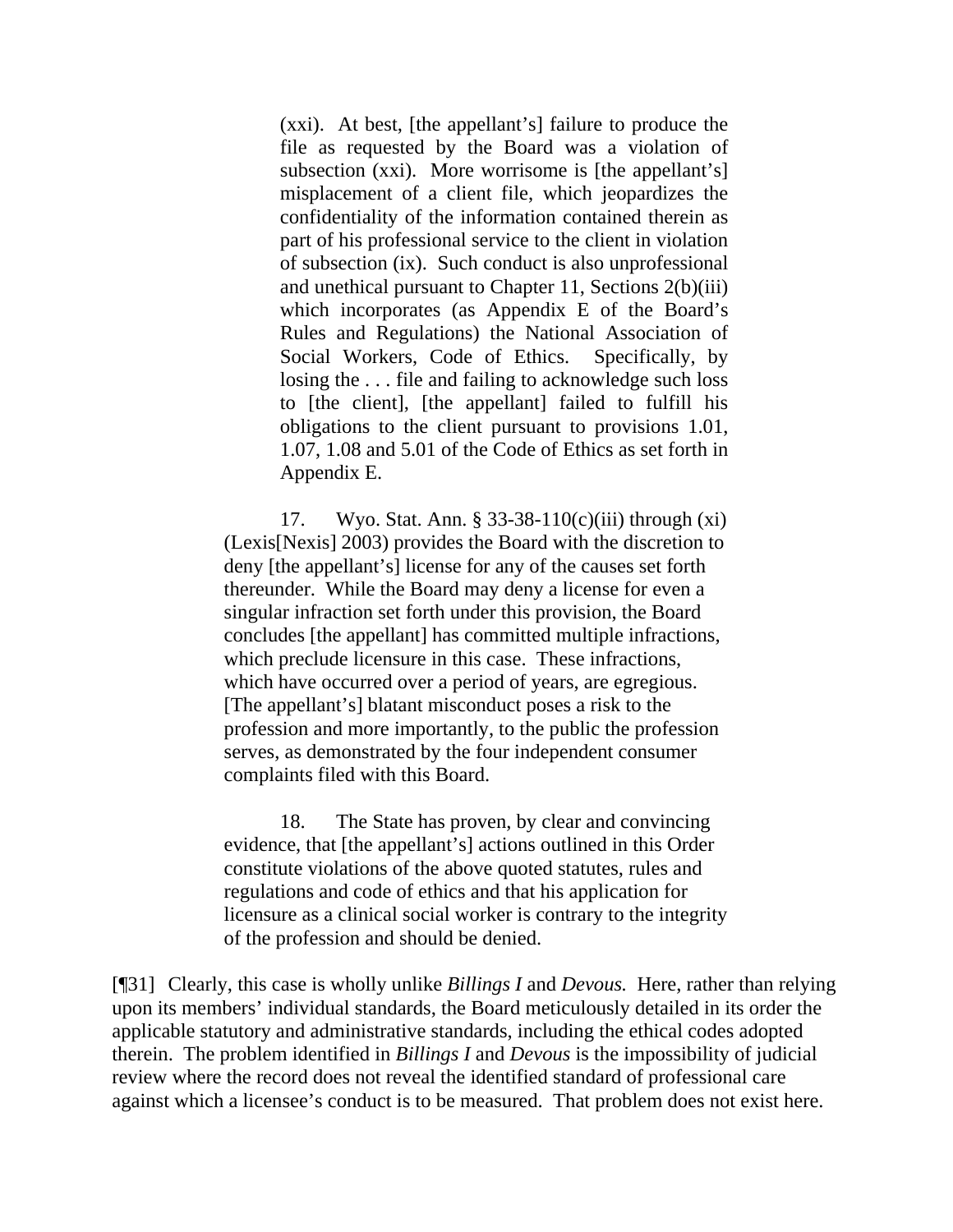Once the legislature and the administrative agency have fully identified the standard of care, it does not require expert testimony, at least in the present circumstances, to establish that standard.

[¶32] There remains, however, the question of whether, although the applicable standard of professional care is established in the record, expert testimony is required to establish that the appellant's conduct violated that standard. We are satisfied that expert testimony was not required under the particular circumstances now before this Court because, as in *Billings II,* the nature of the alleged violations is "within our knowledge." For instance, accepting the Board's credibility determinations, the evidence is such that we are left with little if any doubt that the appellant knowingly practiced without a license and knowingly represented himself as licensed when he was not. Further, the evidence fully supports the conclusion that the appellant engaged in practices clearly identified in Wyo. Stat. Ann. § 33-38-102(a)(v) as "clinical social work," including diagnosis and counseling. And in the matter underlying the second complaint, he either lost a client's file, evidencing gross incompetence, or he refused to produce it at the Board's request, either of which was a licensing violation. Expert testimony was not required to establish these violations.

# *Was the denial of re-licensure supported by substantial evidence?*

[¶33] In this section of his appeal, the appellant challenges three of the Board's conclusions as having "no bases in facts presented in the record." We will review these contentions under Wyo. Stat. Ann. § 16-3-114(c)(ii)(E) and the substantial evidence test set forth earlier herein.

[¶34] The appellant's first argument is that there is no evidentiary support for the Board's conclusion that he "fraudulently represented himself as a licensed counselor to the First Judicial District Court in October 1999." The appellant contends that the record lacks substantial evidence that he made any representation to that court that he was licensed or practicing as a "counselor," which is substantially different from being licensed or practicing as a clinical social worker, and furthermore, the appellant contends that it is unrefuted that he had no knowledge that his renewal application had been denied until December 2, 1999, well after the court hearing at issue.

[¶35] We reject these arguments and affirm the Board on this issue because, as so often happens, the appellant's contentions depend upon acceptance of his version of the evidence, rather than upon application of the substantial evidence test. Further, it must be remembered that, in its findings and conclusions, the Board clearly resolved all credibility issues against the appellant. This is important in our application of the substantial evidence test because we do not second-guess the Board in judging witness credibility. *Hicks v. State ex rel. Wyoming Workers' Safety and Compensation Div.,* 2005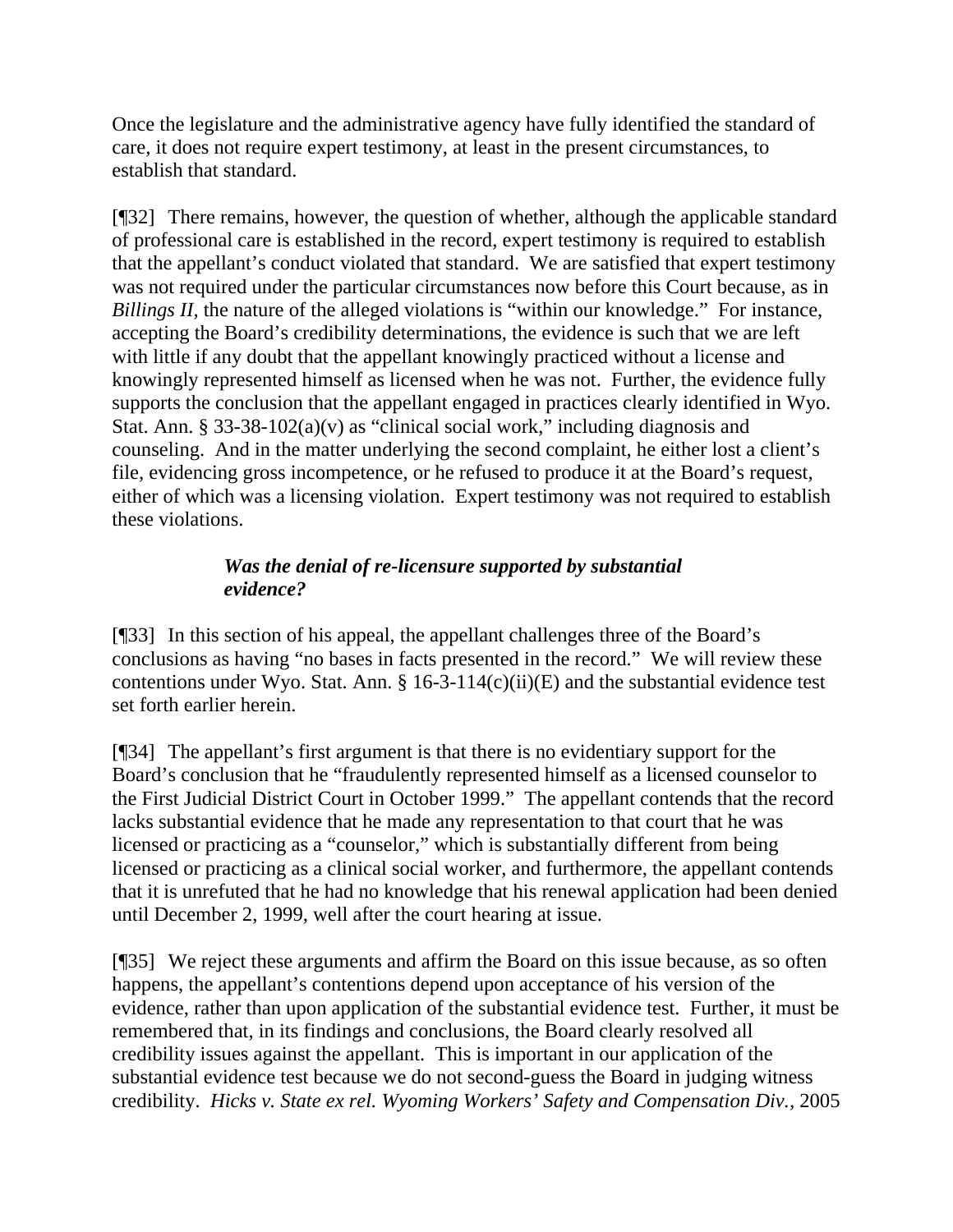WY 11, ¶ 18, 105 P.3d 462, 470 (Wyo. 2005); *Davis,* 2004 WY 43, ¶ 7, 88 P.3d at 485 (*quoting Newman v. State ex rel. Wyoming Workers' Safety and Compensation Div.*, 2002 WY 91, ¶ 26, 49 P.3d 163, 173 (Wyo. 2002)); *City of Casper v. Utech,* 895 P.2d 449, 451-52 (Wyo. 1995).

[¶36] The record contains the following evidence that, with credibility issues resolved against the appellant, is sufficient for the Board to have found that the appellant knew before the October 1999 custody court hearing that he was unlicensed. First, the appellant testified both that he had not received the license application and fee that were returned to him in January 1999, and that in January 1999 he spoke with a male Board employee who asked him several questions about his application and then told him the license would be issued. In that regard, the Board's only male employee testified that no such conversation took place. In further contradiction to the appellant's denial of knowledge that his license had expired, the Board's executive director testified that the private investigator hired to locate the appellant reported the appellant told him that he had contacted the Board and spoken to the male employee "when he received his renewal application back in the mail . . .." The Board's executive director also testified that the renewal application and fee that were returned to the appellant were not received back in the Board's mail, indicating that they had been received by the appellant. Finally, the executive director also testified that, when a license is sent to an applicant, a wall certificate is also sent, and that the licensee is required to display the wall certificate in a conspicuous location. The Board found that the lack of such a wall certificate was additional notice to the appellant that he was unlicensed. Taken together, there is substantial evidence supporting the Board's conclusion that the appellant knew he was practicing without a license.

[¶37] We will pay scant attention to the appellant's rather frivolous argument that he made no representation to the First Judicial District Court that he was a "licensed counselor," as opposed to a "licensed clinical social worker." To begin with, the second complainant testified before the Board as follows:

> Q. And during that hearing did he indicate to the court that he was licensed as a social worker in the State of Wyoming?

> A. He did. And he also handed out a resumé stating that he was licensed in the State of Wyoming, and introduced himself as an expert in having served as a counselor with my daughter.

Beyond that, inasmuch as the statutory definition of clinical social work includes "counseling," we consider this as little more than an argument over semantics. An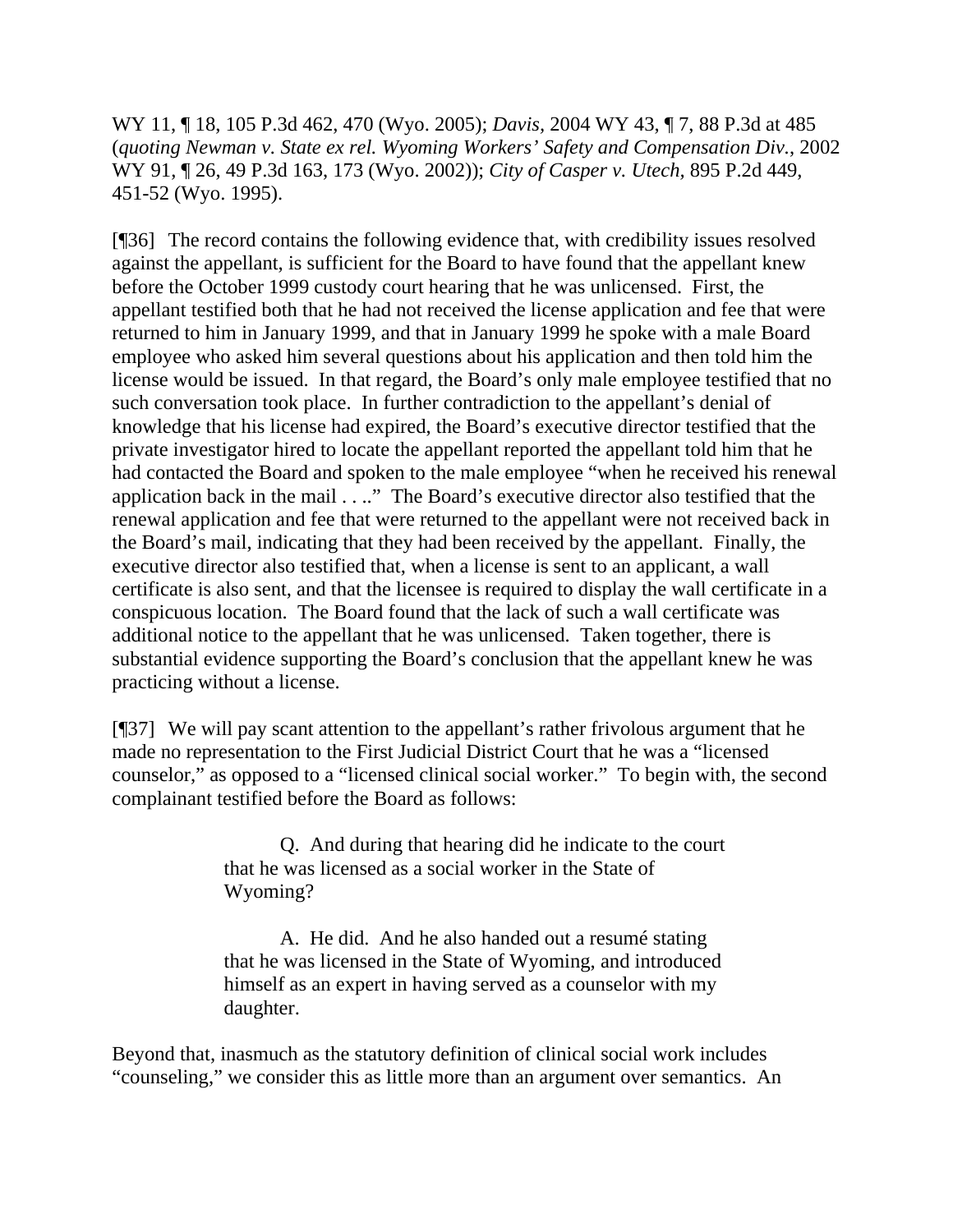unlicensed clinical social worker who practices "counseling" is practicing clinical social work without a license.

[¶38] The appellant's second attack upon the evidentiary sufficiency behind the Board's findings and conclusions focuses upon the allegation that he failed to produce his file in the matter underlying the second complaint. Although this issue is characterized by the appellant as a substantial evidence issue, the arguments presented in his appellate brief combine legal and factual elements. Those arguments are: (1) there is no recordretention requirement in the applicable statutes or administrative rules; (2) the file was not requested by a client, but by the client's mother; (3) there was no evidence to prove loss of the file violated an ethical standard; (4) there was no evidence to prove loss of the file violated client confidentiality; and (5) if the appellant was unlicensed at the time the Board requested the file, he was under no duty or obligation to provide anything to the Board.

[¶39] The Board's analysis of the "lost file" followed two avenues. First, the Board stated that "at best," the appellant's failure to produce the file in response to the Board's four requests was unethical and unprofessional under Board Rule, ch. 11, § 2(c)(xxi), which requires licensees to respond to requests from the Board for information. And second, the Board concluded that the appellant's misplacement of the file jeopardized its confidentiality in violation of Board Rule, ch. 12, § 2(b) and ch. 11, § 2(b)(iii) and (c)(ix), as well as provisions 1.01, 1.07, 1.08 and 5.01 of the Code of Ethics*.* 

[¶40] The question in a substantial evidence challenge is whether there was "'relevant evidence [that] a reasonable mind might accept in support of the agency's conclusions." *Davis,* 2004 WY 43, ¶ 6, 88 P.3d at 485 (*quoting Legarda*, 2003 WY 130, ¶ 10, 77 P.3d at 712). In the present case, however, the appellant does not really challenge the quantum of the evidence—he admits that he cannot locate the file at issue—instead, for the most part, he challenges the existence of any duty on his part to keep or produce the file. Three of his five arguments are of that nature: that there is no record-retention requirement, that the file was not requested by a client, and that unlicensed persons are under no obligation to the Board. For several reasons, we will not further consider these issues. First, they are not substantial evidence issues, and that is how they were presented. Second, the appellant was not accused of violating a record-retention requirement, but of jeopardizing a client's right to confidentiality and the integrity of the profession. Third, the appellant presents no law as to the duty, or lack thereof, of a clinical social worker to produce a file at the request of a parent of a client who is a minor child. And fourth, the appellant presents no law in support of his interesting theory that, if one is practicing without a license, one is not required to follow licensing standards.

[¶41] The two remaining issues are evidentiary in nature: whether there was evidence to prove that loss of the file violated an ethical standard and whether there was evidence to prove that loss of the file violated client confidentiality. We will affirm the Board as to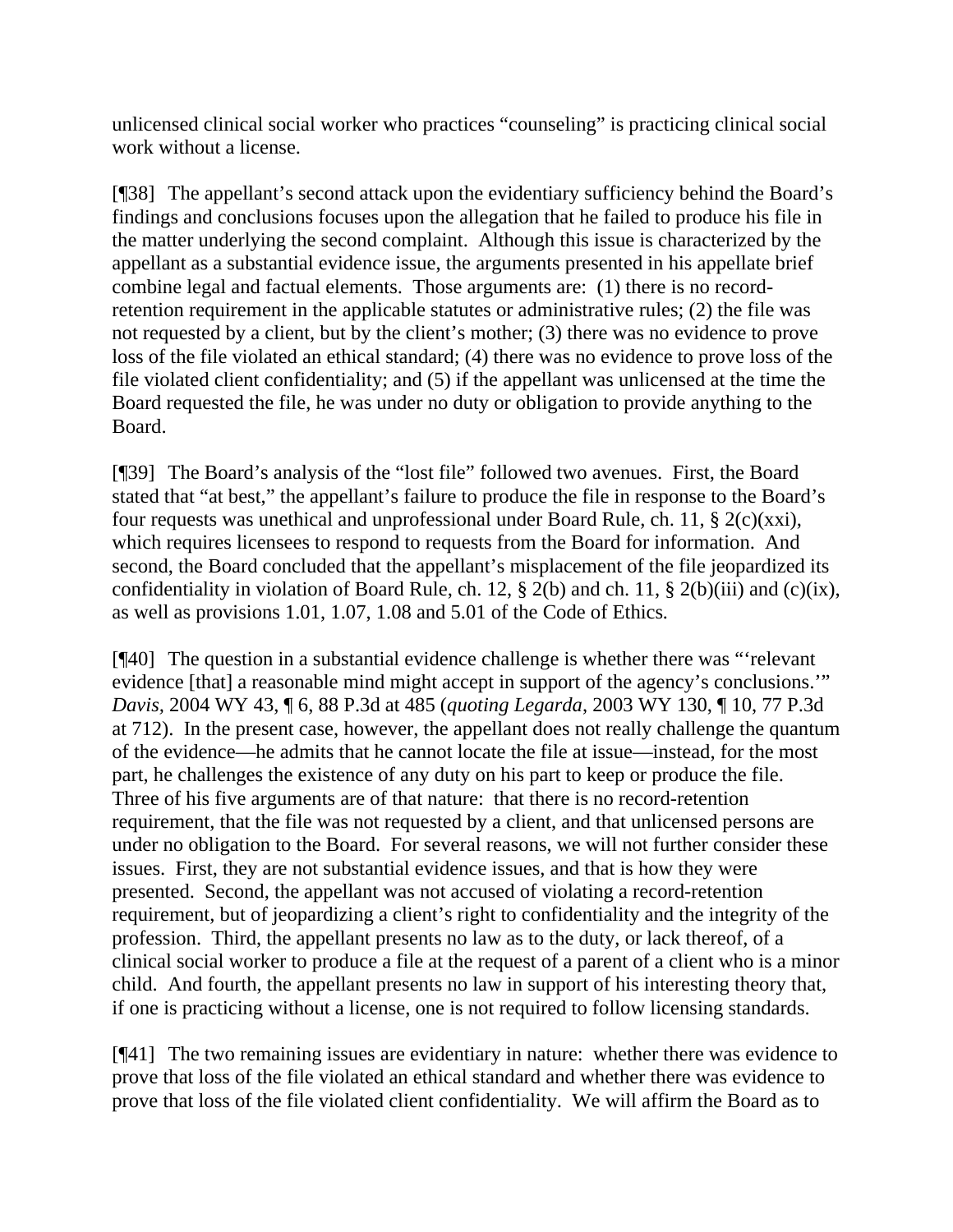these issues because they reflect a misunderstanding of the process of applying the law to the facts. Where the standard of care is identified by statute or rule, and where facts are presented such that the Board is able to apply the law to the facts, testimony to the effect that "these facts constitute a violation of the law" is neither necessary nor appropriate. It is the role of the fact-finding decision-maker, not the role of the witness, to apply the law to the facts. In the instant case, the standard of care is well defined in the administrative rules adopted pursuant to statute—licensees are to maintain the confidentiality of client files, they are to provide clients with reasonable access to records, and they are to respond to reasonable requests from the Board—and the conduct at issue—losing a client's file—was fully developed in the evidence before the Board.

[¶42] The appellant's third challenge to the sufficiency of the evidence is similar to the portion of his first challenge where he argues that he made no representation to the First Judicial District Court that he was a "licensed counselor," as opposed to a "licensed clinical social worker." Finding of Fact 11 in the Board's order stated that "after [the appellant] had been notified by the Board that his license had expired, he continued to practice as a counselor until July 17, 2000 . . .." In regard to this finding, the appellant makes the following complaint:

> The MHPL Board, who is supposed to be the expert regulators in Wyoming of the mental health professions, cannot itself delineate between what comprises the "Practice of Clinical Social Work" or the "Practice of Professional Counseling", Wyo. Stat.  $§$ 33-38-102(a)(v) and (vi), respectively! That is a very important distinction! The MHPL Board wants to complain that [the appellant] is not licensed as a Clinical Social Worker, but denies his license application upon assertions that he is practicing "Counseling"! WOW, a simple point to demonstrate the need for expert testimony and lack of substantial evidence! There is ABSOLUTELY no evidence in the record concerning what actions or practice are encompassed within the practice of "Counseling", Wyo. Stat. §33-38-102(a)(vi) or practice of "Clinical Social Work", Wyo. Stat.  $§$ 33-38-102(a)(v).

[¶43] As with the earlier incarnation of this argument, we will give this reincarnation short shrift. A reading of the entire order makes it clear that use of the word "counselor" in the quoted sentence did not indicate any intent on the part of the Board to charge the appellant with the unlicensed "[p]ractice of counseling" under Wyo. Stat. Ann. § 33-38- 102(a)(vi), rather than the unlicensed "[p]ractice of clinical social work" under Wyo. Stat. Ann. § 33-38-102(a)(v), nor did it indicate any confusion on the part of the Board as to any differences between the two professions. To begin with, as noted earlier herein, the practice of clinical social work includes, by statutory definition, "counseling." In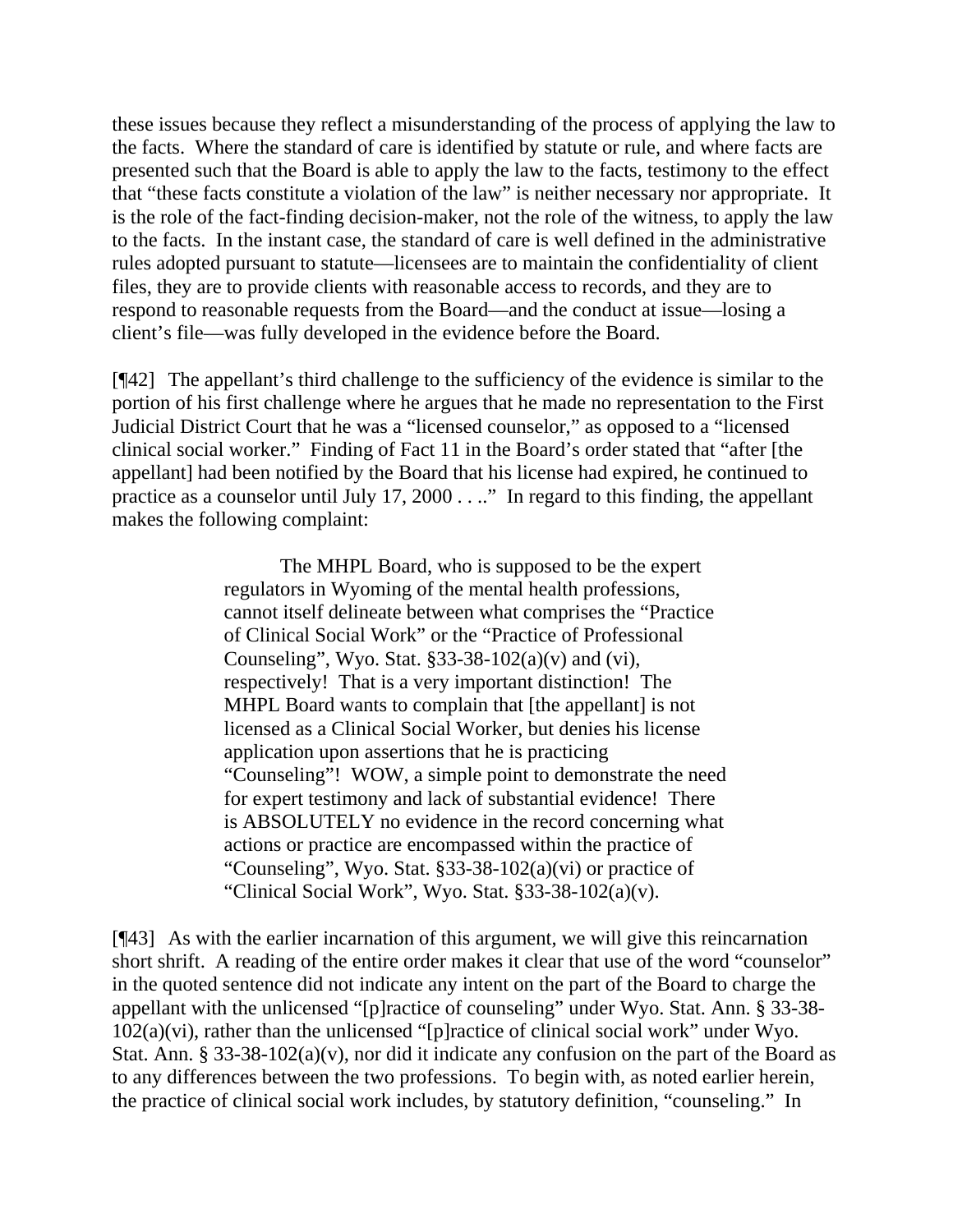addition, repeated references throughout the order place the counseling allegation squarely within the confines of the practice of clinical social work. For instance:

> [Finding of Fact] 16. . . . Regardless, [the appellant] certainly knew he held no valid license to practice social work in December 1999 when he signed for a certified letter from the Board requesting he cease and desist from counseling without a license, yet he continued to provide counseling services and continued to bill Blue Cross and Blue Shield for those services. Even after the Board notified [the appellant] on July 26, 2001 that his July 2000 application had been denied, [the appellant] continued to provide counseling services and hold himself out to the public as a licensed clinical social worker. . . .

> [Finding of Fact] 17. . . . [The appellant] also denied he engaged in the activities listed in the Wyoming Statutes defining professional social work services, such as assessment, diagnosis, treatment including counseling, clientcentered advocacy, consultation and evaluation of individuals and families. . . . Yet [the appellant] admitted he made diagnoses from the Diagnostic and Statistical Manual, Fourth Edition (DSM-IV).  $\ldots$  [The appellant] also represents himself as a counselor in the yellow pages of the phone book. . . .

> [Conclusion of Law] 10. ... The overwhelming evidence presented by the State showed [the appellant] was acting as a clinical social worker and practicing clinical social work as defined by Wyo. Stat. Ann. § 33-38-102(a)(iii) and (v) (Lexis[Nexis] 2003) in that he clearly provided assessments, counseled individuals and made diagnoses in accordance with the DSM-IV Manual when he was not licensed to perform those services in violation of Wyo. Stat. Ann. § 33-38-102(a) (Lexis[Nexis] 2003).

[¶44] The only real issue presented by these circumstances is whether the word "counseling" needs expert definition before this Court is able to review the Board's conclusion that the appellant provided unlicensed counseling services within the meaning of the "[p]ractice of clinical social work" under Wyo. Stat. Ann. § 33-38-102(a)(v). We conclude that it does not. Generally, words used in a statute are given their plain, ordinary and usual meaning, unless the statute clearly intends otherwise. *Saiz v. State,*  2001 WY 76, ¶ 10, 30 P.3d 21, 25 (Wyo. 2001) (*quoting Campbell v. State*, 999 P.2d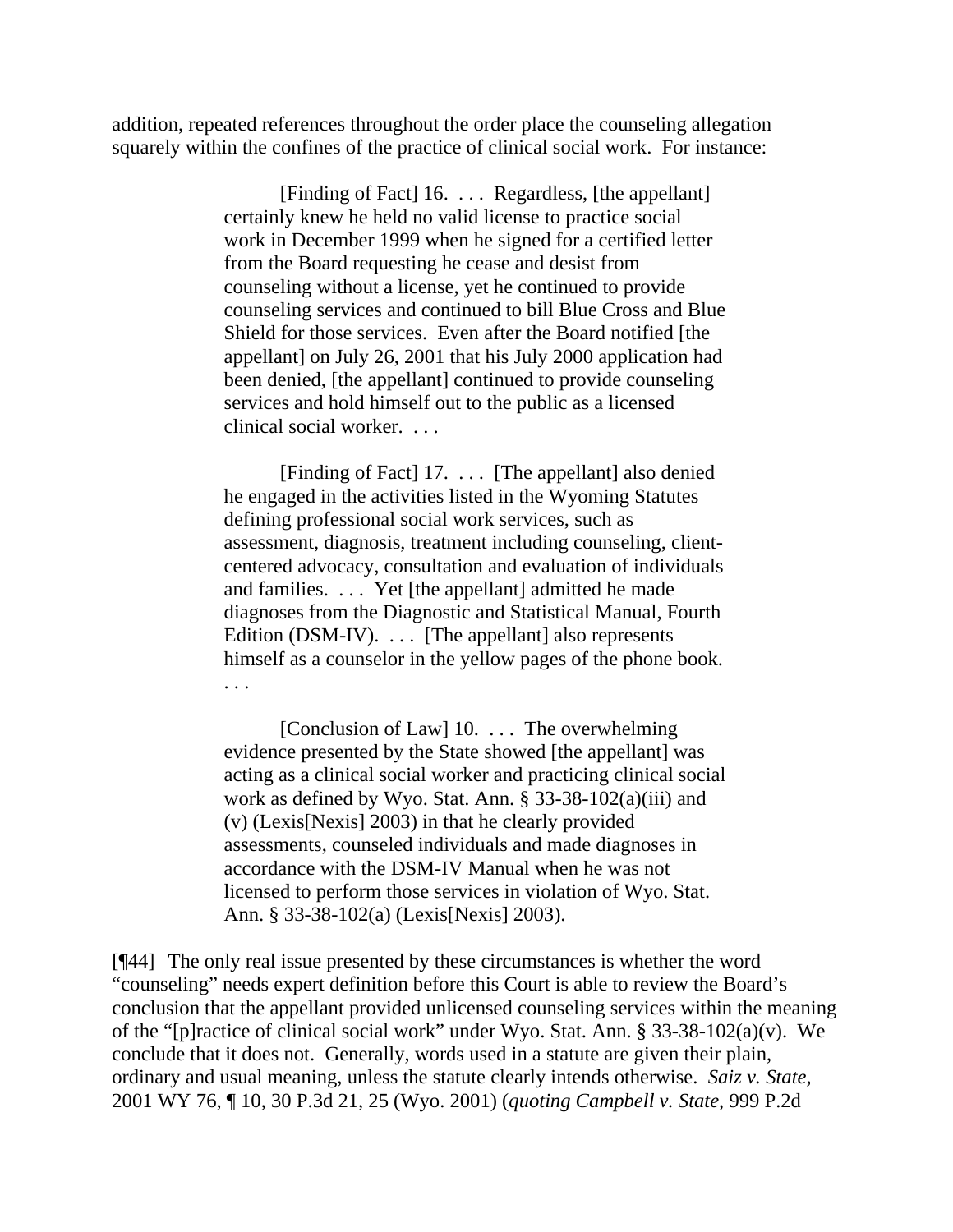649, 657 (Wyo. 2000)). Where statutory words have both an ordinary meaning and a "'peculiar and appropriate meaning in law,'" however, the technical meaning is preferred unless that construction is contrary to legislative intent. *Amoco Production Co. v. State,*  751 P.2d 379, 383 (Wyo. 1988) (*quoting* Wyo. Stat. Ann. § 8-1-103(a)(i) ((LexisNexis 2005)).

[¶45] In the instant case, the appellant has not even attempted to argue that the word "counseling" as used in Wyo. Stat. Ann.  $\S$  33-38-102(a)(v) should be given anything but its ordinary dictionary definition. For that matter, we do not even need to venture so far as the dictionary, inasmuch as the legislature has, in Wyo. Stat. Ann. § 33-38-  $102(a)(ii)(A)$ , defined the word as it pertains to mental health procedures:

> "Counseling" means assisting clients through the counseling relationship, using a combination of mental health, psychotherapy and human development principles, methods and techniques, to achieve mental, emotional, physical, social, moral, educational, spiritual or career development and adjustment through the life span, but shall not include religious instruction[.]

[¶46] All four of the complainants in the consumer complaints filed against the appellant testified that he provided counseling or psychotherapy services during the period of time in which he was not licensed to do so. In the four separate cases he provided preadoption counseling to a child, he counseled a child concerning visitation after a divorce, he provided psychotherapy services to a child in a court-ordered supervised visitation situation, and he provided conflict resolution and parenting education in an ongoing divorce litigation. That evidence was sufficient to place the appellant's conduct squarely within the statutory definition of counseling. In addition, the Board also found that the appellant provided assessments and made diagnoses under the mental health profession's Diagnostic and Statistical Manual (DSM-IV). While the appellant characterized his work as "mediation" and "conflict resolution" in a "forensic" setting, it is clear that, in each of these cases at least, he had a specific client that he counseled in the statutory sense.

> *Was the appellant's right to due process of law violated when evidence was presented during the contested case hearing concerning matters not identified in the notice of hearing?*

[¶47] Resolution of this issue will require an awareness of the precise steps leading to the contested case hearing. As mentioned earlier herein, the Board's letter denying the appellant's re-licensure application mentioned (1) fraudulent representation to a district court that the appellant was a licensed counselor; (2) practicing as a counselor despite notice that his license had expired; (3) deficient continuing education; and (4) inability to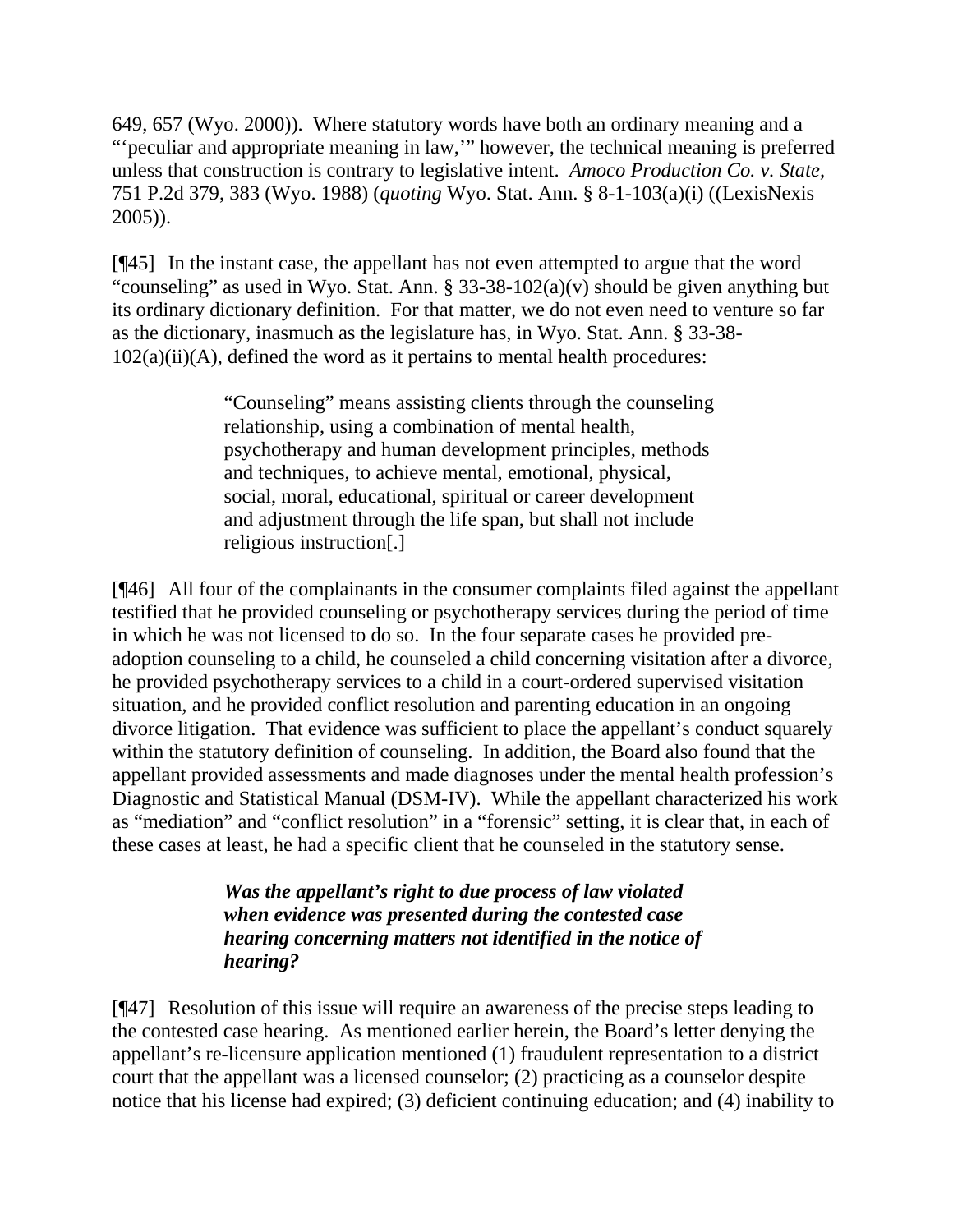locate a file. The letter then specified that the appellant's application was being denied because (1) he had practiced without a license in violation of Wyo. Stat. Ann. § 33-38-  $110(a)(i)$  and  $(c)(iii)$  and Board Rule, ch. 12, § 2(a)(iii); and (2) his inability to produce his records concerning the second complaint constituted gross negligence or malpractice, in violation of Wyo. Stat. Ann. § 33-38-110(c)(iv) and Board Rule, ch. 12, § 2(a)(vii) and ch. 11, § 2. The letter concluded by informing the appellant that he had 30 days in which "to request a hearing before the Board for reconsideration . . .."

[¶48] The appellant filed a timely response to the Board's letter, stating "[p]ursuant to your denial letter of July 26, 2001, please consider this a written request for hearing before the board." The Board, in turn, responded with a Notice of Hearing that stated as follows:

> The Mental Health Professions Licensing Board has denied your application to become a Licensed Clinical Social Worker due to violation[s] of Wyo. Stat. 33-38-110(a)(i), 33-  $38-110(a)(iii)$  [(c)(iv)], and the Board's Rules and Regulations Chapter 12, Section 2(a)(iii), Section 2(a)(vii) and Chapter 11 Section 2, and failure to meet the continuing education requirements in Chapter 3 Section 7 and Chapter 10 Section 1(b)(iii). Pursuant to your request that a hearing be held to re-examine your application  $\dots$ <sup>[8]</sup>

[¶49] At the time the appellant's application was denied, only the first two of the four consumer complaints had been filed with the Board. Nevertheless, when the State filed its disclosure statement in preparation for the hearing, it listed as witnesses the complainants from all four complaints, and offered exhibits related to all four complaints. Further, rather than stating the issue as "reconsideration of denial of the application," or even "reconsideration of the application," the disclosure statement stated the issue as: "Should the Mental Health Licensing Board issue [the appellant] a license as a clinical social worker?"

[¶50] The appellant responded to the State's disclosure statement by filing a pre-hearing motion to exclude all evidence related to matters that occurred after denial of his application. At the start of the hearing, the appellant's counsel mentioned the outstanding motion and objected to the presentation of any evidence concerning matters that occurred after the license application was denied. The hearing examiner denied the motion and overruled the objection on the ground that the issue was not just whether the earlier denial was justified, but whether the appellant should be licensed, and the latter question implicated all relevant matters, whether they occurred before or after the denial. The

 $\overline{a}$ 

<span id="page-32-0"></span><sup>&</sup>lt;sup>8</sup> The continuing education deficiency apparently was resolved along the way and is not now before this Court.